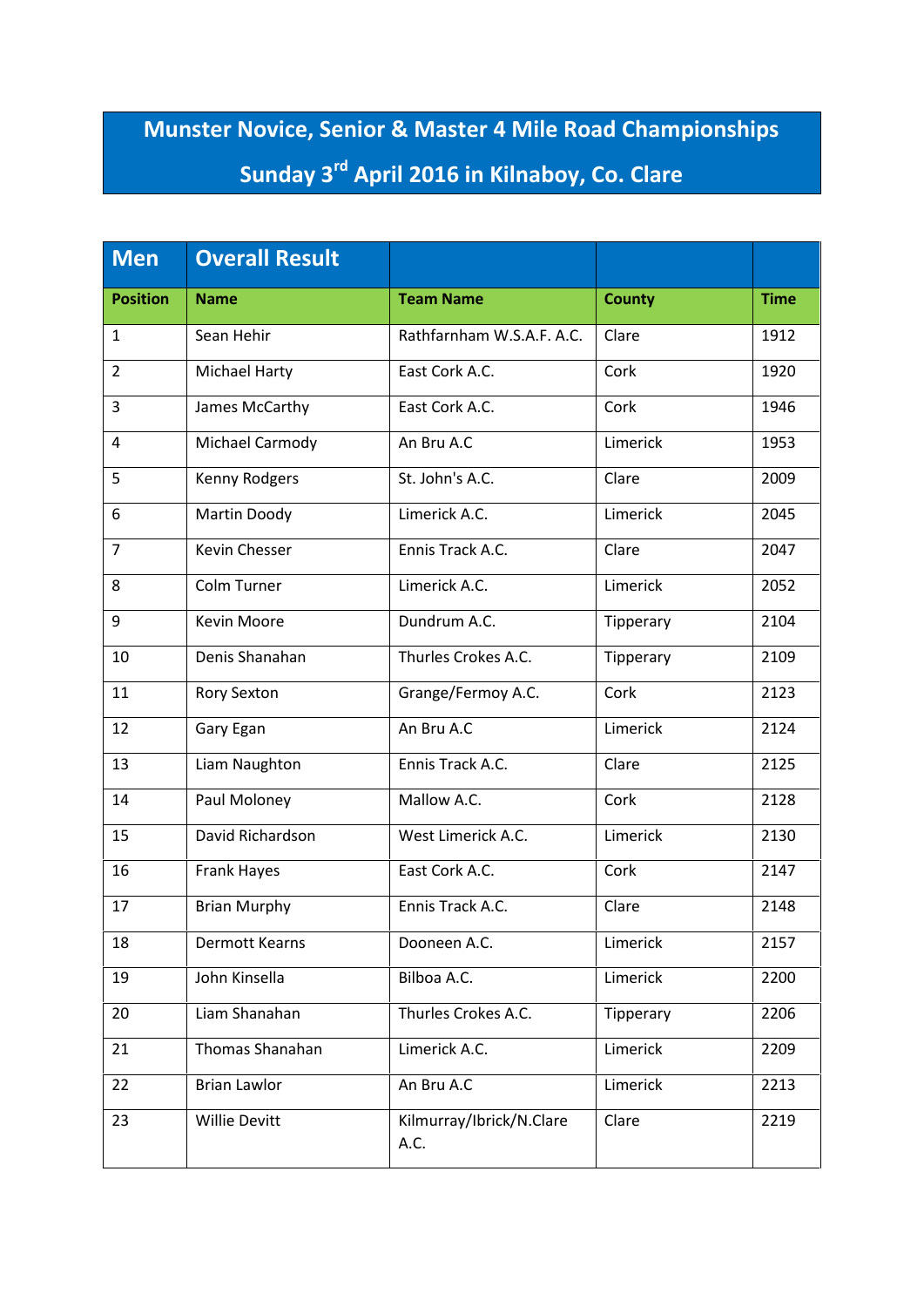| 24 | George McCarthy       | <b>Farranfore Maine Valley</b><br>A.C. | Kerry     | 2225 |
|----|-----------------------|----------------------------------------|-----------|------|
| 25 | David Lyons           | Ennis Track A.C.                       | Clare     | 2226 |
| 26 | Anthony Sharkey       | Ennis Track A.C.                       | Clare     | 2229 |
| 27 | <b>Thomas Garrahy</b> | Kilmurray/Ibrick/N.Clare<br>A.C.       | Clare     | 2230 |
| 28 | <b>Patrick Roche</b>  | Carrick-on-Suir A.C.                   | Tipperary | 2233 |
| 29 | <b>Martin Keane</b>   | Dundrum A.C.                           | Tipperary | 2235 |
| 30 | Gareth McGlinchy      | Dundrum A.C.                           | Tipperary | 2237 |
| 31 | John Murphy           | Grange/Fermoy A.C.                     | Cork      | 2238 |
| 32 | John Barrett          | Gneeveguilla A.C.                      | Kerry     | 2240 |
| 33 | Jimmy Boland          | Clonmel A.C.                           | Tipperary | 2247 |
| 34 | Robert Purcell Sr.    | Gneeveguilla A.C.                      | Kerry     | 2252 |
| 35 | John Hartnett         | An Bru A.C                             | Limerick  | 2302 |
| 36 | <b>Dermot Hayes</b>   | Dundrum A.C.                           | Tipperary | 2303 |
| 37 | Declan Ryan           | Thurles Crokes A.C.                    | Tipperary | 2308 |
| 38 | Keith Ryan            | Limerick A.C.                          | Limerick  | 2311 |
| 39 | <b>Bernard Feery</b>  | Fethard A.C.                           | Tipperary | 2316 |
| 40 | <b>ALAN WEBB</b>      | Ennis Track A.C.                       | Clare     | 2323 |
| 41 | John Fitzgibbon       | Thurles Crokes A.C.                    | Tipperary | 2326 |
| 42 | Danny Howard          | Kilmurray/Ibrick/N.Clare<br>A.C.       | Clare     | 2330 |
| 43 | <b>Thomas Mulcahy</b> | An Bru A.C                             | Limerick  | 2333 |
| 44 | Jimmy Downes          | Kilmurray/Ibrick/N.Clare<br>A.C.       | Clare     | 2341 |
| 45 | P J Carey             | Kilmallock A.C.                        | Limerick  | 2345 |
| 46 | Derek Casey           | An Bru A.C                             | Limerick  | 2348 |
| 47 | Fergal Grogan         | St. Marys (Clare) A.C.                 | Clare     | 2353 |
| 48 | Tony McMahon          | Kilmallock A.C.                        | Limerick  | 2356 |
| 49 | Joe Chawke            | Dooneen A.C.                           | Limerick  | 2402 |
| 50 | Donal Keane           | Dundrum A.C.                           | Tipperary | 2410 |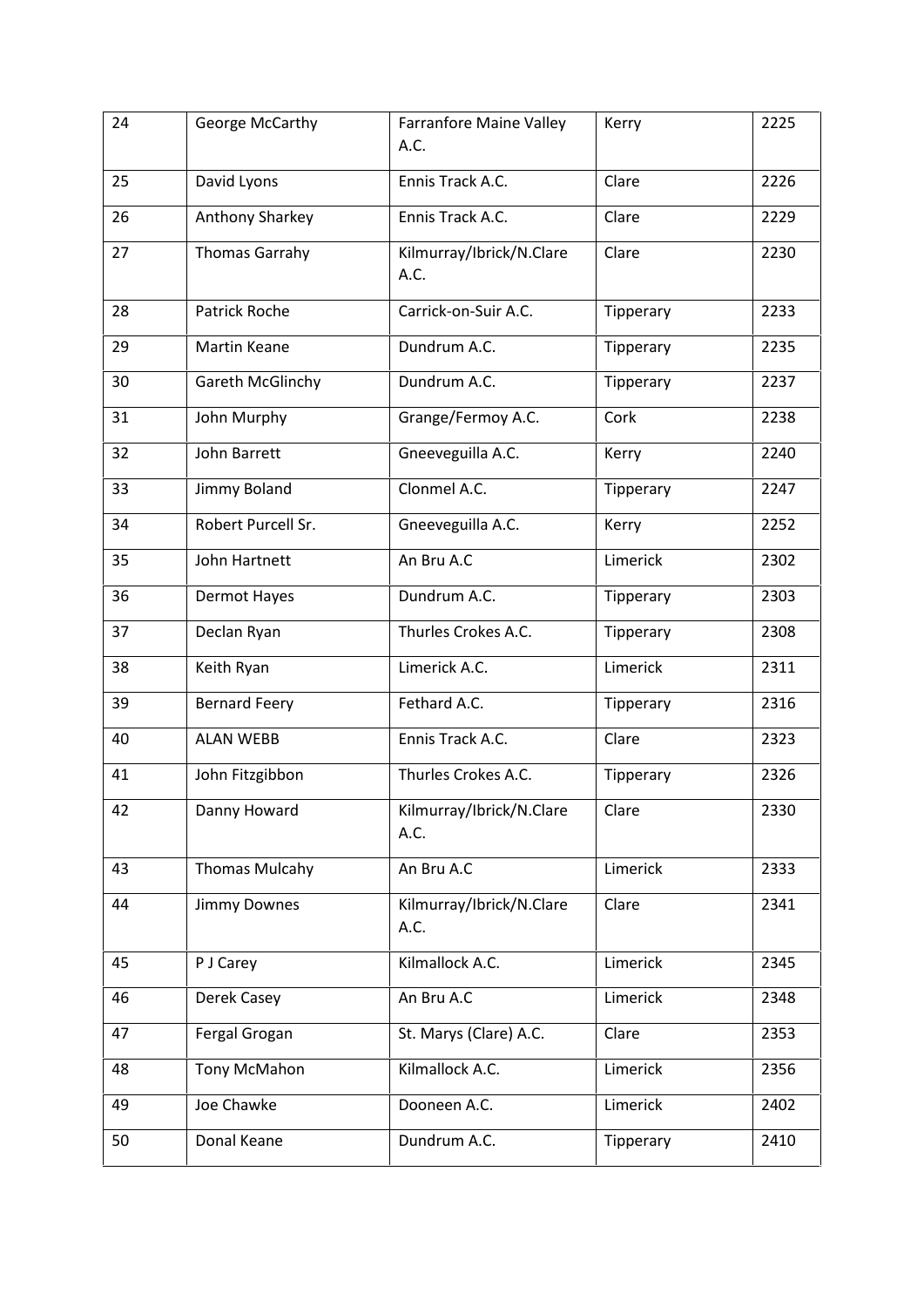| 51 | John Murphy            | Ennis Track A.C.                 | Clare     | 2412 |
|----|------------------------|----------------------------------|-----------|------|
| 52 | <b>Michael Purtill</b> | Dooneen A.C.                     | Limerick  | 2416 |
| 53 | John O'Malley          | Kilmurray/Ibrick/N.Clare<br>A.C. | Clare     | 2418 |
| 54 | <b>Trevor White</b>    | St. Cronans A.C.                 | Clare     | 2427 |
| 55 | Liam Hurrell           | West Limerick A.C.               | Limerick  | 2428 |
| 56 | Declan McCarthy        | West Limerick A.C.               | Limerick  | 2429 |
| 57 | <b>Stephen Casey</b>   | An Bru A.C                       | Limerick  | 2440 |
| 58 | Denis McCarthy         | East Cork A.C.                   | Cork      | 2445 |
| 59 | <b>Tom Micks</b>       | Ennis Track A.C.                 | Clare     | 2454 |
| 60 | Willie O'Donoghue      | Mooreabbey Milers A.C            | Tipperary | 2459 |
| 61 | Simon Reynolds         | Kilmallock A.C.                  | Limerick  | 2510 |
| 62 | Michael Moore          | Dundrum A.C.                     | Tipperary | 2516 |
| 63 | <b>Bill Egan</b>       | Ennis Track A.C.                 | Clare     | 2519 |
| 64 | Michael Clune          | Ennis Track A.C.                 | Clare     | 2522 |
| 65 | Jim Carrigan           | Ennis Track A.C.                 | Clare     | 2541 |
| 66 | Robert Purcell Jr      | Gneeveguilla A.C.                | Kerry     | 2544 |
| 67 | James Kenny            | Kilmurray/Ibrick/N.Clare<br>A.C. | Clare     | 2545 |
| 68 | Patrick O'Shea         | Iveragh A.C.                     | Kerry     | 2547 |
| 69 | Liam Shannon           | Kilmurray/Ibrick/N.Clare<br>A.C. | Clare     | 2550 |
| 70 | Donnacha Enright       | Kilmallock A.C.                  | Limerick  | 2553 |
| 71 | Nick O'Dwyer           | Dooneen A.C.                     | Limerick  | 2555 |
| 72 | James Burke            | Bilboa A.C.                      | Limerick  | 2556 |
| 73 | Tom Mackey             | Kilmurray/Ibrick/N.Clare<br>A.C. | Clare     | 2602 |
| 74 | Michael Harvey         | Kilmurray/Ibrick/N.Clare<br>A.C. | Clare     | 2627 |
| 75 | Barry O'Brien          | Bilboa A.C.                      | Limerick  | 2659 |
| 76 | Eoin MacAuliffe        | West Limerick A.C.               | Limerick  | 2702 |
| 77 | Tony O'Brien           | St. Finbarrs A.C.                | Cork      | 2706 |
|    |                        |                                  |           |      |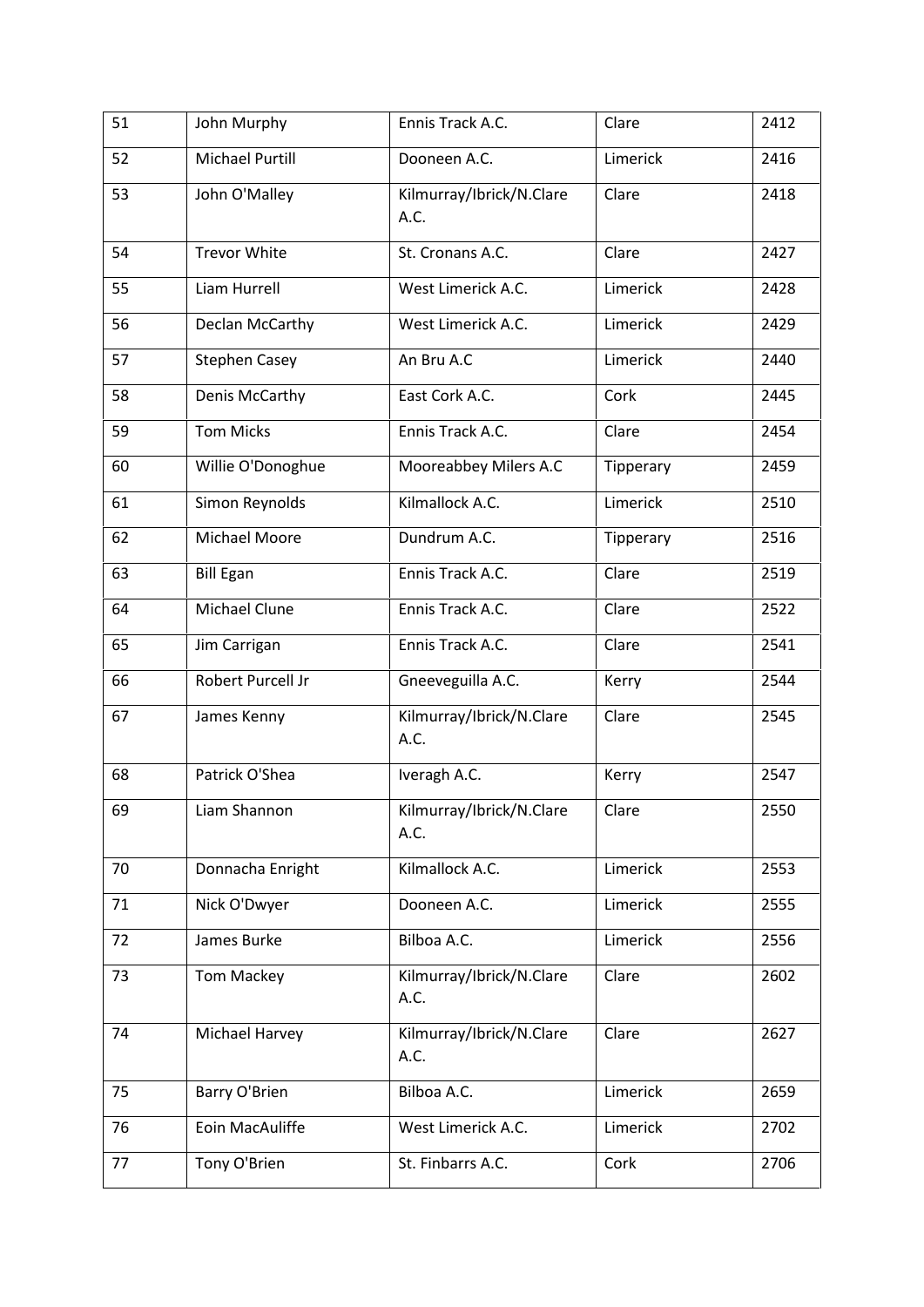| 78              | Paul Dinan            | St. Finbarrs A.C.                | Cork          | 2730 |
|-----------------|-----------------------|----------------------------------|---------------|------|
| 79              | Patrick Bracken       | Thurles Crokes A.C.              | Tipperary     | 2736 |
| 80              | Dan Kennedy           | St. Finbarrs A.C.                | Cork          | 2739 |
| 81              | Peter Mulqueen        | Limerick A.C.                    | Limerick      | 2741 |
| 82              | P.J. Holmes           | Dundrum A.C.                     | Tipperary     | 2800 |
| 83              | Gary Rush             | Kilmurray/Ibrick/N.Clare<br>A.C. | Clare         | 2938 |
| 84              | Sean Whelan           | Ennis Track A.C.                 | Clare         | 2946 |
| 85              | <b>Joel Collins</b>   | Bilboa A.C.                      | Limerick      | 3018 |
| 86              | Ben Begley            | Kilmallock A.C.                  | Limerick      | 3019 |
| 87              | Michael Reynolds      | Kilmallock A.C.                  | Limerick      | 3032 |
| 88              | <b>Eddie Barry</b>    | St. Finbarrs A.C.                | Cork          | 3055 |
| 89              | David Henry           | Kilnaboy A.C.                    | Clare         | 3239 |
| 90              | Jeremiah Sheedy       | Kilmallock A.C.                  | Limerick      | 3334 |
| 91              | <b>Brendan Cusack</b> | Kilmurray/Ibrick/N.Clare<br>A.C. | Clare         | 3407 |
|                 |                       |                                  |               |      |
|                 |                       |                                  |               |      |
|                 | <b>Senior Men</b>     |                                  |               |      |
| <b>Position</b> | <b>Name</b>           | <b>Team Name</b>                 | <b>County</b> |      |
| $\mathbf{1}$    | Sean Hehir            | Rathfarnham W.S.A.F. A.C.        | Clare         |      |
| $\overline{2}$  | Michael Harty         | East Cork A.C.                   | Cork          |      |
| 3               | James McCarthy        | East Cork A.C.                   | Cork          |      |
| 4               | Michael Carmody       | An Bru A.C                       | Limerick      |      |
| 5               | Kenny Rodgers         | St. John's A.C.                  | Clare         |      |
| 6               | Martin Doody          | Limerick A.C.                    | Limerick      |      |
| $\overline{7}$  | Kevin Chesser         | Ennis Track A.C.                 | Clare         |      |
| 8               | Colm Turner           | Limerick A.C.                    | Limerick      |      |
| 9               | Kevin Moore           | Dundrum A.C.                     | Tipperary     |      |
| 10              | Denis Shanahan        | Thurles Crokes A.C.              | Tipperary     |      |
| 11              | <b>Rory Sexton</b>    | Grange/Fermoy A.C.               | Cork          |      |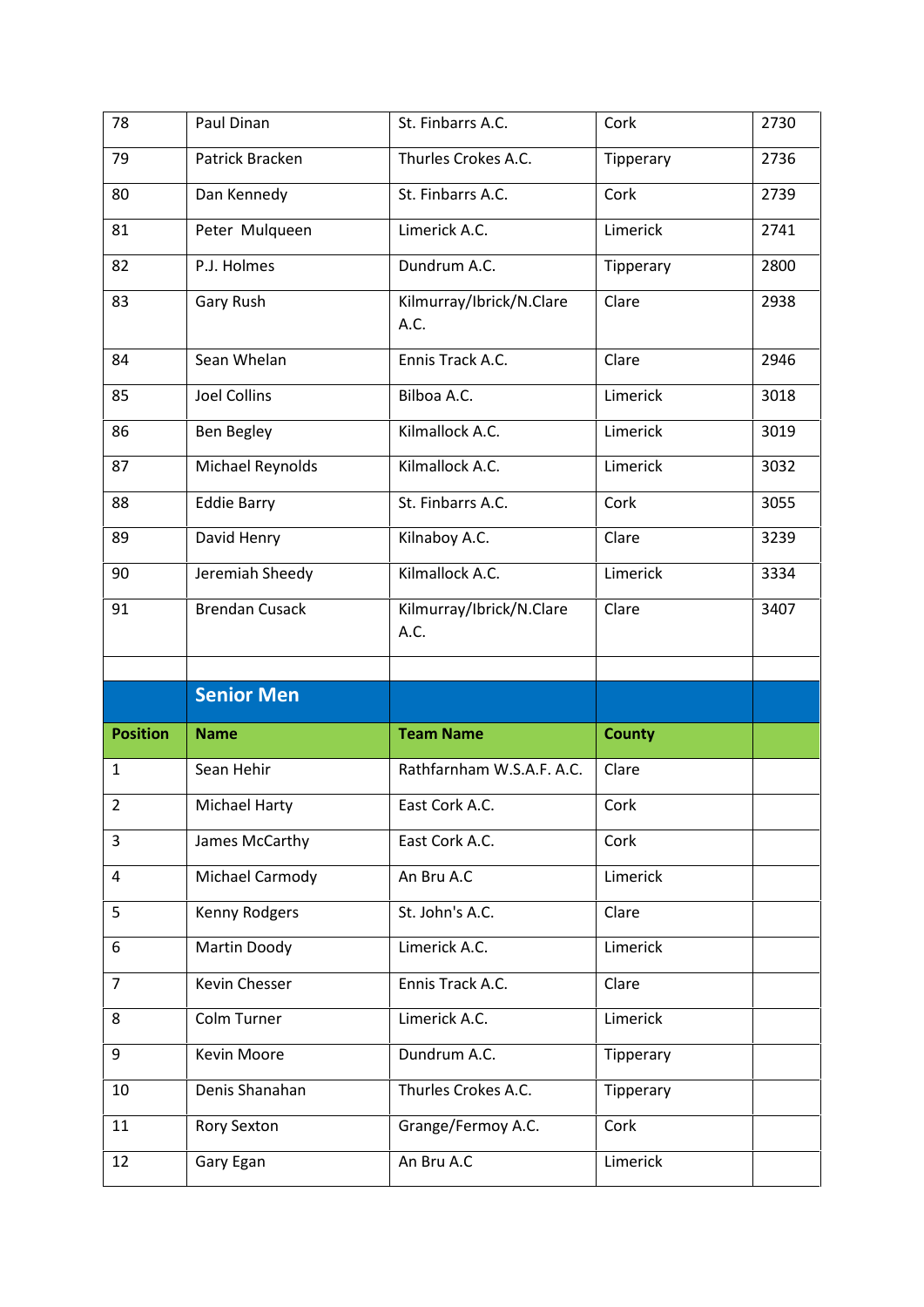| 13 | Liam Naughton          | Ennis Track A.C.                 | Clare     |
|----|------------------------|----------------------------------|-----------|
| 14 | Paul Moloney           | Mallow A.C.                      | Cork      |
| 15 | David Richardson       | West Limerick A.C.               | Limerick  |
| 16 | Frank Hayes            | East Cork A.C.                   | Cork      |
| 17 | <b>Brian Murphy</b>    | Ennis Track A.C.                 | Clare     |
| 18 | <b>Dermott Kearns</b>  | Dooneen A.C.                     | Limerick  |
| 19 | John Kinsella          | Bilboa A.C.                      | Limerick  |
| 20 | Liam Shanahan          | Thurles Crokes A.C.              | Tipperary |
| 21 | <b>Thomas Shanahan</b> | Limerick A.C.                    | Limerick  |
| 22 | <b>Brian Lawlor</b>    | An Bru A.C                       | Limerick  |
| 23 | <b>Willie Devitt</b>   | Kilmurray/Ibrick/N.Clare<br>A.C. | Clare     |
| 24 | George McCarthy        | Farranfore Maine Valley<br>A.C.  | Kerry     |
| 25 | David Lyons            | Ennis Track A.C.                 | Clare     |
| 26 | Anthony Sharkey        | Ennis Track A.C.                 | Clare     |
| 27 | <b>Thomas Garrahy</b>  | Kilmurray/Ibrick/N.Clare<br>A.C. | Clare     |
| 28 | <b>Patrick Roche</b>   | Carrick-on-Suir A.C.             | Tipperary |
| 29 | <b>Martin Keane</b>    | Dundrum A.C.                     | Tipperary |
| 30 | Gareth McGlinchy       | Dundrum A.C.                     | Tipperary |
| 31 | John Murphy            | Grange/Fermoy A.C.               | Cork      |
| 32 | John Barrett           | Gneeveguilla A.C.                | Kerry     |
| 33 | Jimmy Boland           | Clonmel A.C.                     | Tipperary |
| 34 | Robert Purcell Sr.     | Gneeveguilla A.C.                | Kerry     |
| 35 | John Hartnett          | An Bru A.C                       | Limerick  |
| 36 | Dermot Hayes           | Dundrum A.C.                     | Tipperary |
| 37 | Declan Ryan            | Thurles Crokes A.C.              | Tipperary |
| 38 | Keith Ryan             | Limerick A.C.                    | Limerick  |
| 39 | <b>Bernard Feery</b>   | Fethard A.C.                     | Tipperary |
| 40 | <b>ALAN WEBB</b>       | Ennis Track A.C.                 | Clare     |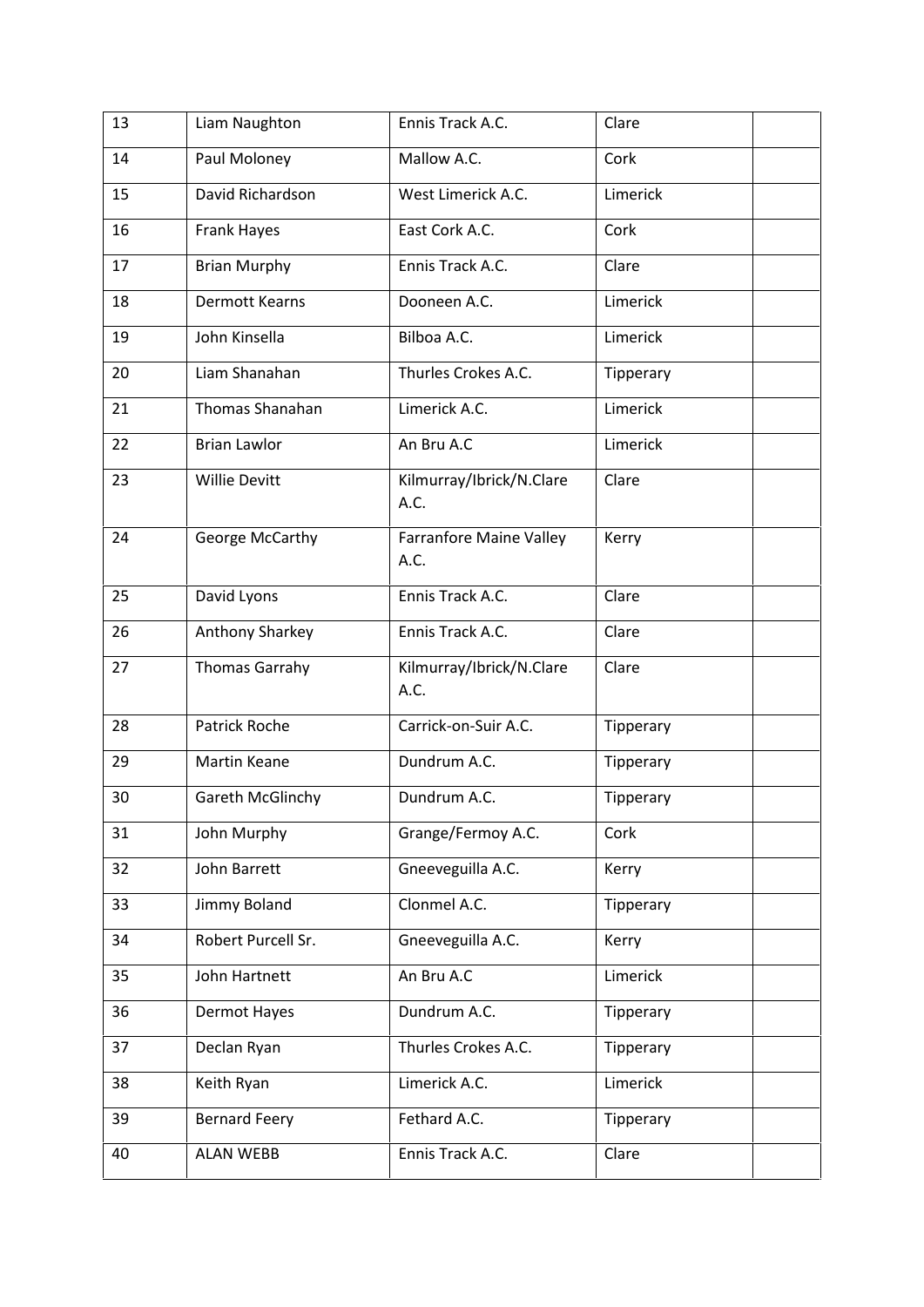| 41 | John Fitzgibbon        | Thurles Crokes A.C.              | Tipperary |
|----|------------------------|----------------------------------|-----------|
| 42 | Danny Howard           | Kilmurray/Ibrick/N.Clare<br>A.C. | Clare     |
| 43 | <b>Thomas Mulcahy</b>  | An Bru A.C                       | Limerick  |
| 44 | <b>Jimmy Downes</b>    | Kilmurray/Ibrick/N.Clare<br>A.C. | Clare     |
| 45 | P J Carey              | Kilmallock A.C.                  | Limerick  |
| 46 | Derek Casey            | An Bru A.C                       | Limerick  |
| 47 | Fergal Grogan          | St. Marys (Clare) A.C.           | Clare     |
| 48 | Tony McMahon           | Kilmallock A.C.                  | Limerick  |
| 49 | Joe Chawke             | Dooneen A.C.                     | Limerick  |
| 50 | Donal Keane            | Dundrum A.C.                     | Tipperary |
| 51 | John Murphy            | Ennis Track A.C.                 | Clare     |
| 52 | <b>Michael Purtill</b> | Dooneen A.C.                     | Limerick  |
| 53 | John O'Malley          | Kilmurray/Ibrick/N.Clare<br>A.C. | Clare     |
| 54 | <b>Trevor White</b>    | St. Cronans A.C.                 | Clare     |
| 55 | Liam Hurrell           | West Limerick A.C.               | Limerick  |
| 56 | Declan McCarthy        | West Limerick A.C.               | Limerick  |
| 57 | <b>Stephen Casey</b>   | An Bru A.C                       | Limerick  |
| 58 | Denis McCarthy         | East Cork A.C.                   | Cork      |
| 59 | <b>Tom Micks</b>       | Ennis Track A.C.                 | Clare     |
| 60 | Willie O'Donoghue      | Mooreabbey Milers A.C            | Tipperary |
| 61 | Simon Reynolds         | Kilmallock A.C.                  | Limerick  |
| 62 | Michael Moore          | Dundrum A.C.                     | Tipperary |
| 63 | <b>Bill Egan</b>       | Ennis Track A.C.                 | Clare     |
| 64 | Michael Clune          | Ennis Track A.C.                 | Clare     |
| 65 | Jim Carrigan           | Ennis Track A.C.                 | Clare     |
| 66 | Robert Purcell Jr      | Gneeveguilla A.C.                | Kerry     |
| 67 | James Kenny            | Kilmurray/Ibrick/N.Clare<br>A.C. | Clare     |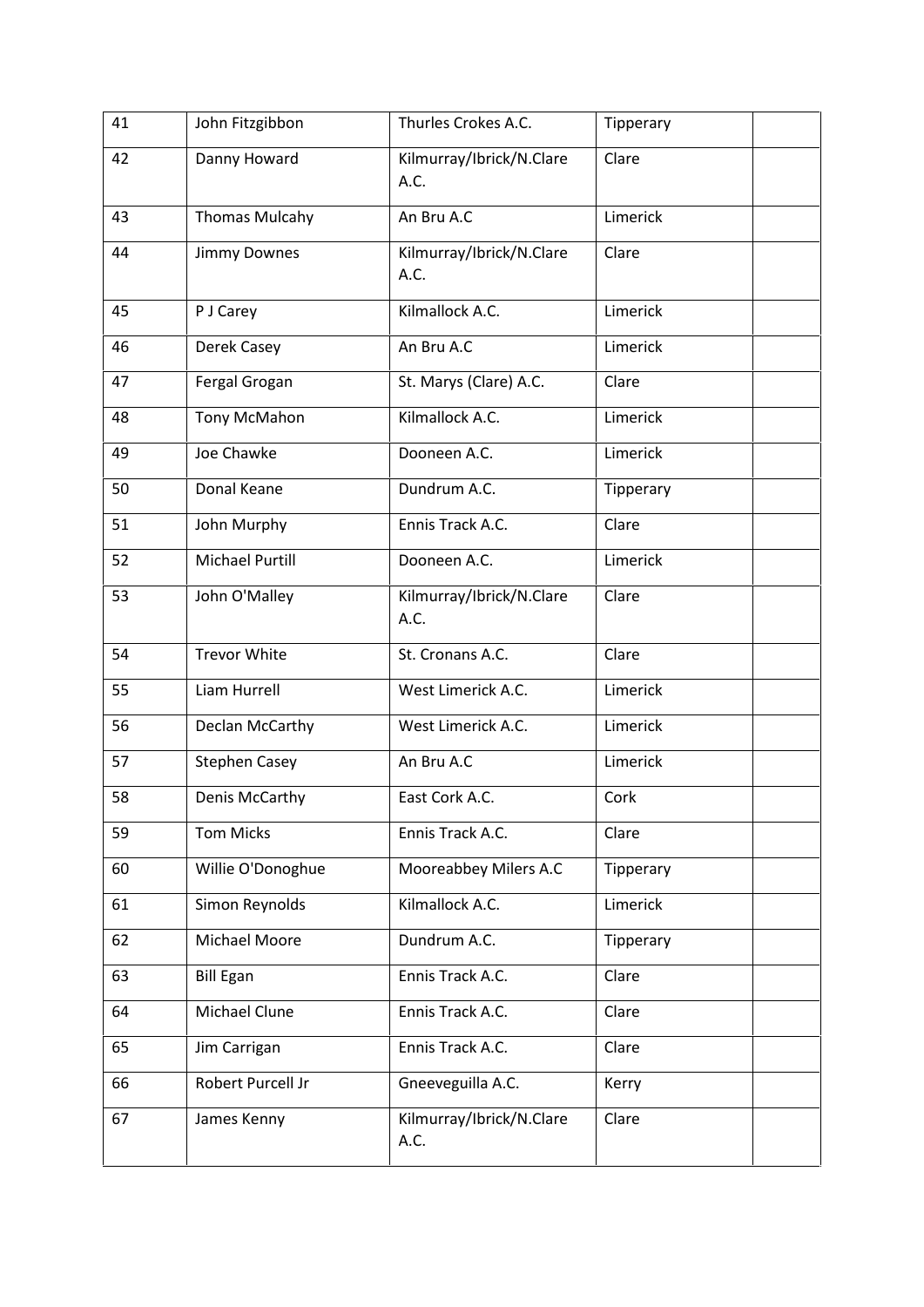| 68           | Patrick O'Shea          | Iveragh A.C.                     | Kerry         |
|--------------|-------------------------|----------------------------------|---------------|
| 69           | Liam Shannon            | Kilmurray/Ibrick/N.Clare<br>A.C. | Clare         |
| 70           | Donnacha Enright        | Kilmallock A.C.                  | Limerick      |
| 71           | Nick O'Dwyer            | Dooneen A.C.                     | Limerick      |
| 72           | James Burke             | Bilboa A.C.                      | Limerick      |
| 73           | <b>Tom Mackey</b>       | Kilmurray/Ibrick/N.Clare<br>A.C. | Clare         |
| 74           | Michael Harvey          | Kilmurray/Ibrick/N.Clare<br>A.C. | Clare         |
| 75           | Barry O'Brien           | Bilboa A.C.                      | Limerick      |
| 76           | Eoin MacAuliffe         | West Limerick A.C.               | Limerick      |
| 77           | Tony O'Brien            | St. Finbarrs A.C.                | Cork          |
| 78           | Paul Dinan              | St. Finbarrs A.C.                | Cork          |
| 79           | Patrick Bracken         | Thurles Crokes A.C.              | Tipperary     |
| 80           | Dan Kennedy             | St. Finbarrs A.C.                | Cork          |
| 81           | Peter Mulqueen          | Limerick A.C.                    | Limerick      |
| 82           | P.J. Holmes             | Dundrum A.C.                     | Tipperary     |
| 83           | Gary Rush               | Kilmurray/Ibrick/N.Clare<br>A.C. | Clare         |
| 84           | Sean Whelan             | Ennis Track A.C.                 | Clare         |
| 85           | <b>Joel Collins</b>     | Bilboa A.C.                      | Limerick      |
| 86           | <b>Ben Begley</b>       | Kilmallock A.C.                  | Limerick      |
| 87           | Michael Reynolds        | Kilmallock A.C.                  | Limerick      |
| 88           | <b>Eddie Barry</b>      | St. Finbarrs A.C.                | Cork          |
| 89           | David Henry             | Kilnaboy A.C.                    | Clare         |
| 90           | Jeremiah Sheedy         | Kilmallock A.C.                  | Limerick      |
| 91           | <b>Brendan Cusack</b>   | Kilmurray/Ibrick/N.Clare<br>A.C. | Clare         |
|              | <b>Club Team Points</b> |                                  |               |
|              |                         |                                  |               |
| <b>Place</b> | <b>Club</b>             | <b>Positions</b>                 | <b>Points</b> |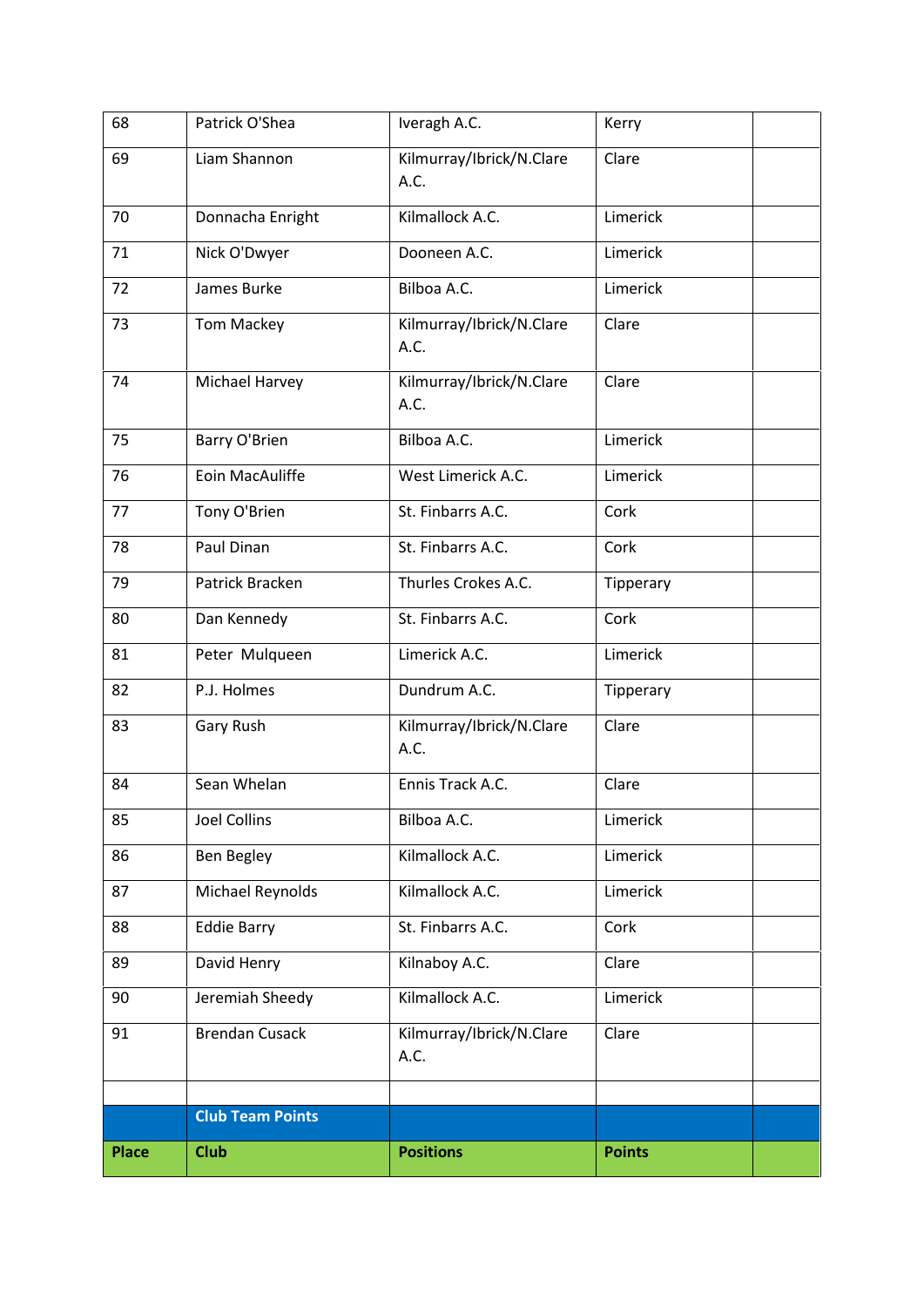| $\mathbf 1$     | Ennis Track A.C.                 | 7, 13, 17, 25         | 62            |
|-----------------|----------------------------------|-----------------------|---------------|
| $\overline{2}$  | An Bru A.C                       | 4, 12, 22, 35         | 73            |
| 3               | Limerick A.C.                    | 6, 8, 21, 38          | 73            |
| 4               | East Cork A.C.                   | 2, 3, 16, 58          | 79            |
| 5               | Dundrum A.C.                     | 9, 29, 30, 36         | 104           |
| 6               | Thurles Crokes A.C.              | 10, 20, 37, 41        | 108           |
| $\overline{7}$  | Kilmurray/Ibrick/N.Clare<br>A.C. | 23, 27, 42, 44        | 136           |
| 8               | Dooneen A.C.                     | 18, 49, 52, 71        | 190           |
| 9               | West Limerick A.C.               | 15, 55, 56, 76        | 202           |
| 10              | Kilmallock A.C.                  | 45, 48, 61, 70        | 224           |
| 11              | Bilboa A.C.                      | 19, 72, 75, 85        | 251           |
| 12              | St. Finbarrs A.C.                | 77, 78, 80, 88        | 323           |
|                 |                                  |                       |               |
|                 | <b>County Team Points</b>        |                       |               |
| <b>Place</b>    | <b>County</b>                    | <b>Positions</b>      | <b>Points</b> |
|                 |                                  |                       |               |
| $\mathbf{1}$    | Limerick                         | 4, 6, 8, 12, 15, 18   | 63            |
| $\overline{2}$  | Clare                            | 1, 5, 7, 13, 17, 23   | 66            |
| 3               | Cork                             | 2, 3, 11, 14, 16, 31  | 77            |
| 4               | Tipperary                        | 9, 10, 20, 28, 29, 30 | 126           |
|                 |                                  |                       |               |
|                 | <b>Novice Men</b>                |                       |               |
| <b>Position</b> | <b>Name</b>                      | <b>Team Name</b>      | <b>County</b> |
| $\mathbf{1}$    | Kevin Moore                      | Dundrum A.C.          | Tipperary     |
| $\overline{2}$  | Denis Shanahan                   | Thurles Crokes A.C.   | Tipperary     |
| 3               | Rory Sexton                      | Grange/Fermoy A.C.    | Cork          |
| 4               | Gary Egan                        | An Bru A.C            | Limerick      |
| 5               | Liam Naughton                    | Ennis Track A.C.      | Clare         |
| 6               | Paul Moloney                     | Mallow A.C.           | Cork          |
| $\overline{7}$  | David Richardson                 | West Limerick A.C.    | Limerick      |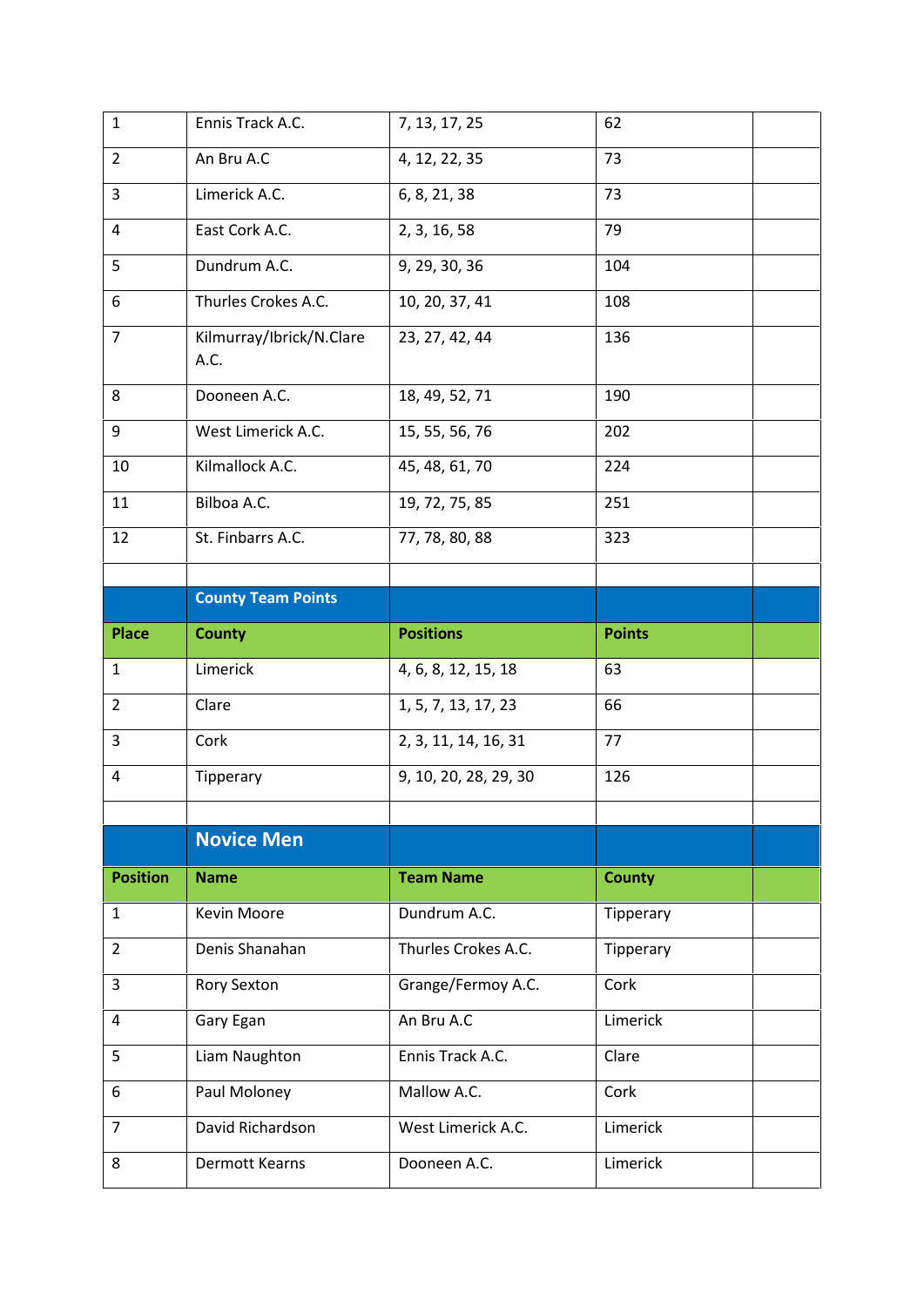| 9  | John Kinsella         | Bilboa A.C.                            | Limerick  |
|----|-----------------------|----------------------------------------|-----------|
| 10 | Liam Shanahan         | Thurles Crokes A.C.                    | Tipperary |
| 11 | Thomas Shanahan       | Limerick A.C.                          | Limerick  |
| 12 | <b>Brian Lawlor</b>   | An Bru A.C                             | Limerick  |
| 13 | <b>Willie Devitt</b>  | Kilmurray/Ibrick/N.Clare<br>A.C.       | Clare     |
| 14 | George Mccarthy       | <b>Farranfore Maine Valley</b><br>A.C. | Kerry     |
| 15 | David Lyons           | Ennis Track A.C.                       | Clare     |
| 16 | Anthony Sharkey       | Ennis Track A.C.                       | Clare     |
| 17 | <b>Thomas Garrahy</b> | Kilmurray/Ibrick/N.Clare<br>A.C.       | Clare     |
| 18 | <b>Patrick Roche</b>  | Carrick-on-Suir A.C.                   | Tipperary |
| 19 | <b>Martin Keane</b>   | Dundrum A.C.                           | Tipperary |
| 20 | Gareth McGlinchy      | Dundrum A.C.                           | Tipperary |
| 21 | John Murphy           | Grange/Fermoy A.C.                     | Cork      |
| 22 | Jimmy Boland          | Clonmel A.C.                           | Tipperary |
| 23 | Robert Purcell Sr.    | Gneeveguilla A.C.                      | Kerry     |
| 24 | John Hartnett         | An Bru A.C                             | Limerick  |
| 25 | Dermot Hayes          | Dundrum A.C.                           | Tipperary |
| 26 | Declan Ryan           | Thurles Crokes A.C.                    | Tipperary |
| 27 | Keith Ryan            | Limerick A.C.                          | Limerick  |
| 28 | <b>Bernard Feery</b>  | Fethard A.C.                           | Tipperary |
| 29 | Alan Webb             | Ennis Track A.C.                       | Clare     |
| 30 | John Fitzgibbon       | Thurles Crokes A.C.                    | Tipperary |
| 31 | Danny Howard          | Kilmurray/Ibrick/N.Clare<br>A.C.       | Clare     |
| 32 | <b>Thomas Mulcahy</b> | An Bru A.C                             | Limerick  |
| 33 | Jimmy Downes          | Kilmurray/Ibrick/N.Clare<br>A.C.       | Clare     |
| 34 | P J Carey             | Kilmallock A.C.                        | Limerick  |
| 35 | Derek Casey           | An Bru A.C                             | Limerick  |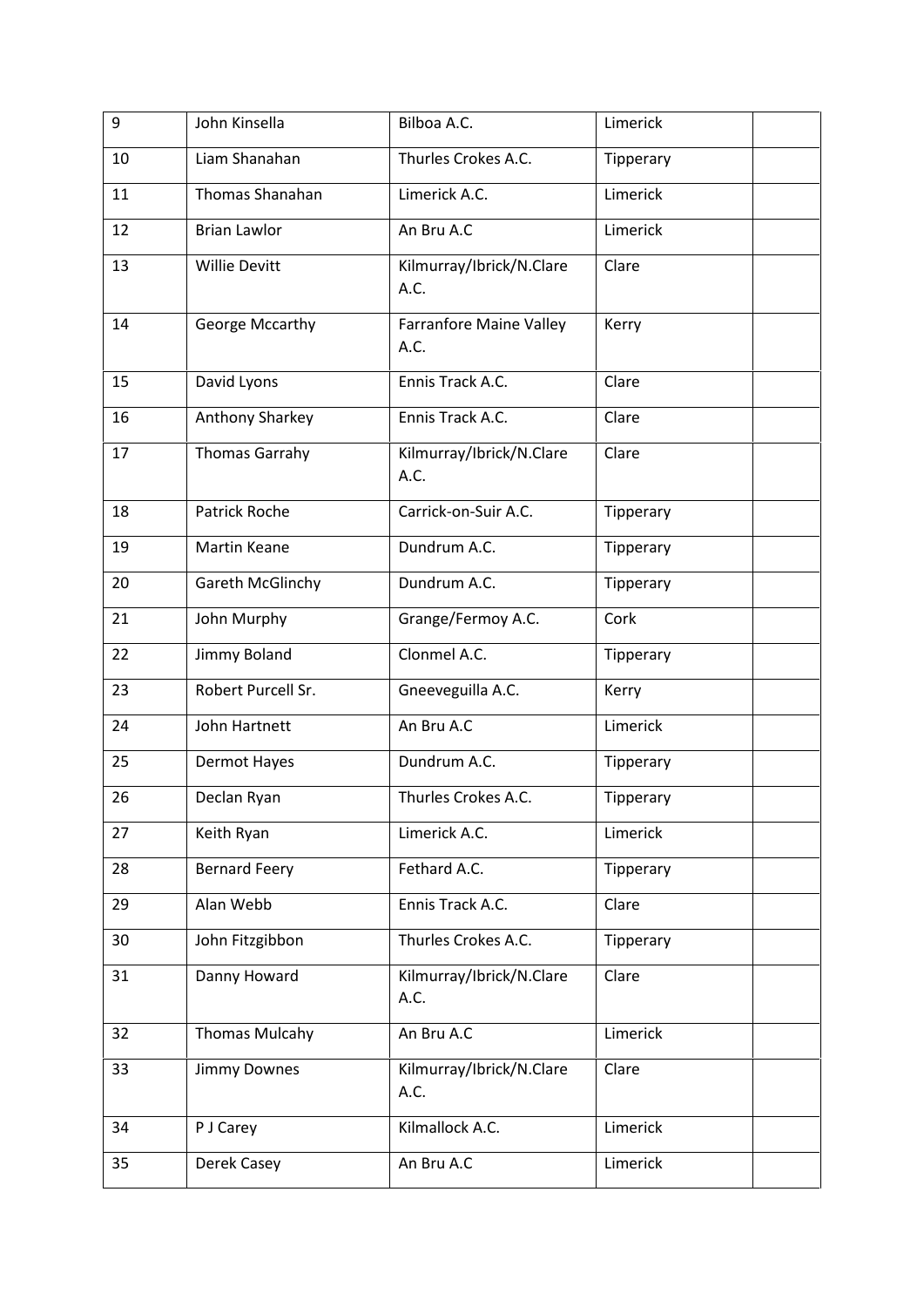| 36 | Fergal Grogan          | St. Marys (Clare) A.C.           | Clare     |
|----|------------------------|----------------------------------|-----------|
| 37 | Tony McMahon           | Kilmallock A.C.                  | Limerick  |
| 38 | Donal Keane            | Dundrum A.C.                     | Tipperary |
| 39 | John Murphy            | Ennis Track A.C.                 | Clare     |
| 40 | <b>Michael Purtill</b> | Dooneen A.C.                     | Limerick  |
| 41 | John O'Malley          | Kilmurray/Ibrick/N.Clare<br>A.C. | Clare     |
| 42 | <b>Trevor White</b>    | St. Cronans A.C.                 | Clare     |
| 43 | Liam Hurrell           | West Limerick A.C.               | Limerick  |
| 44 | Declan McCarthy        | West Limerick A.C.               | Limerick  |
| 45 | <b>Stephen Casey</b>   | An Bru A.C                       | Limerick  |
| 46 | Denis McCarthy         | East Cork A.C.                   | Cork      |
| 47 | <b>Tom Micks</b>       | Ennis Track A.C.                 | Clare     |
| 48 | Willie O'Donoghue      | Mooreabbey Milers A.C            | Tipperary |
| 49 | Simon Reynolds         | Kilmallock A.C.                  | Limerick  |
| 50 | Michael Moore          | Dundrum A.C.                     | Tipperary |
| 51 | <b>Bill Egan</b>       | Ennis Track A.C.                 | Clare     |
| 52 | Michael Clune          | Ennis Track A.C.                 | Clare     |
| 53 | Jim Carrigan           | Ennis Track A.C.                 | Clare     |
| 54 | Robert Purcell Jr      | Gneeveguilla A.C.                | Kerry     |
| 55 | James Kenny            | Kilmurray/Ibrick/N.Clare<br>A.C. | Clare     |
| 56 | Patrick O'Shea         | Iveragh A.C.                     | Kerry     |
| 57 | Liam Shannon           | Kilmurray/Ibrick/N.Clare<br>A.C. | Clare     |
| 58 | Donnacha Enright       | Kilmallock A.C.                  | Limerick  |
| 59 | Nick O'Dwyer           | Dooneen A.C.                     | Limerick  |
| 60 | James Burke            | Bilboa A.C.                      | Limerick  |
| 61 | <b>Tom Mackey</b>      | Kilmurray/Ibrick/N.Clare<br>A.C. | Clare     |
| 62 | Michael Harvey         | Kilmurray/Ibrick/N.Clare<br>A.C. | Clare     |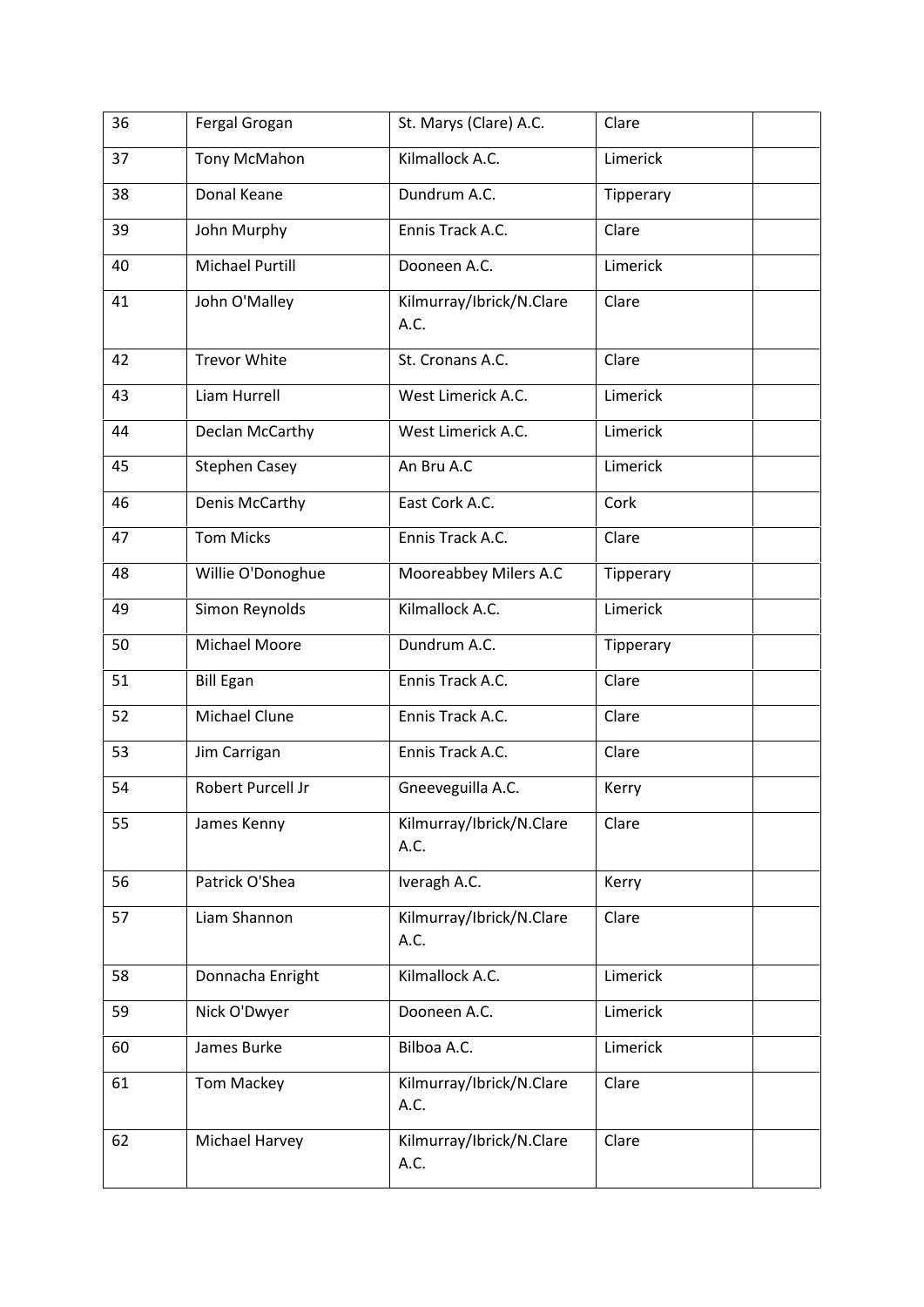| 63             | Barry O'Brien                    | Bilboa A.C.                      | Limerick      |
|----------------|----------------------------------|----------------------------------|---------------|
| 64             | Eoin MacAuliffe                  | West Limerick A.C.               | Limerick      |
| 65             | Tony O'Brien                     | St. Finbarrs A.C.                | Cork          |
| 66             | Paul Dinan                       | St. Finbarrs A.C.                | Cork          |
| 67             | Patrick Bracken                  | Thurles Crokes A.C.              | Tipperary     |
| 68             | Dan Kennedy                      | St. Finbarrs A.C.                | Cork          |
| 69             | Peter Mulqueen                   | Limerick A.C.                    | Limerick      |
| 70             | P.J. Holmes                      | Dundrum A.C.                     | Tipperary     |
| 71             | Gary Rush                        | Kilmurray/Ibrick/N.Clare<br>A.C. | Clare         |
| 72             | Sean Whelan                      | Ennis Track A.C.                 | Clare         |
| 73             | <b>Joel Collins</b>              | Bilboa A.C.                      | Limerick      |
| 74             | Ben Begley                       | Kilmallock A.C.                  | Limerick      |
| 75             | Michael Reynolds                 | Kilmallock A.C.                  | Limerick      |
| 76             | <b>Eddie Barry</b>               | St. Finbarrs A.C.                | Cork          |
| 77             | David Henry                      | Kilnaboy A.C.                    | Clare         |
| 78             | Jeremiah Sheedy                  | Kilmallock A.C.                  | Limerick      |
| 79             | <b>Brendan Cusack</b>            | Kilmurray/Ibrick/N.Clare<br>A.C. | Clare         |
|                | <b>Club Team Points</b>          |                                  |               |
|                |                                  |                                  |               |
| <b>Place</b>   | <b>Club</b>                      | <b>Positions</b>                 | <b>Points</b> |
| $\mathbf{1}$   | Dundrum A.C.                     | 1, 19, 20, 25                    | 65            |
| $\overline{2}$ | Ennis Track A.C.                 | 5, 15, 16, 29                    | 65            |
| 3              | Thurles Crokes A.C.              | 2, 10, 26, 30                    | 68            |
| 4              | An Bru A.C                       | 4, 12, 24, 32                    | 72            |
| 5              | Kilmurray/Ibrick/N.Clare<br>A.C. | 13, 17, 31, 33                   | 94            |
| 6              | West Limerick A.C.               | 7, 43, 44, 64                    | 158           |
| $\overline{7}$ |                                  |                                  | 178           |
|                | Kilmallock A.C.                  | 34, 37, 49, 58                   |               |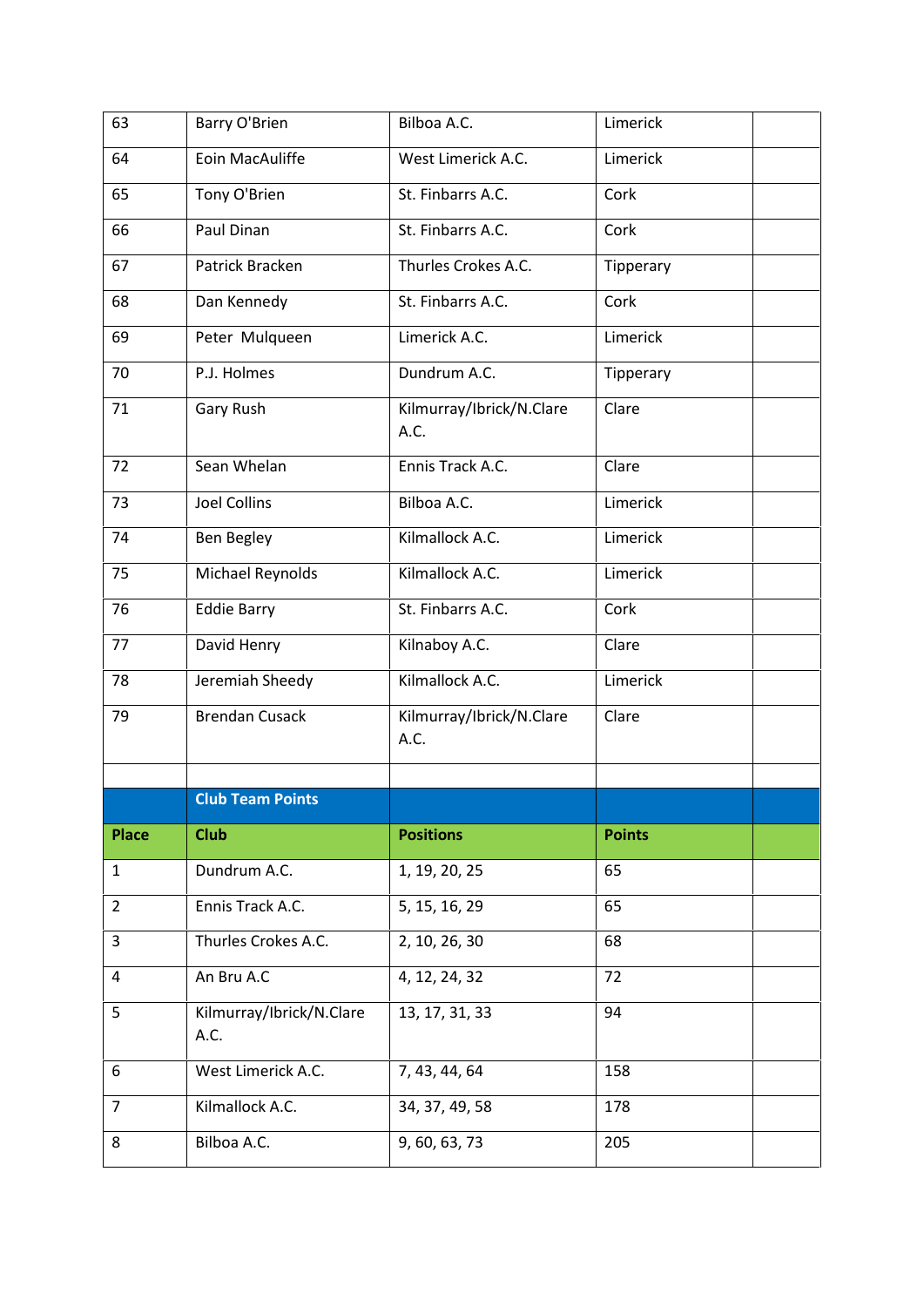| <b>County Team Points</b><br><b>Positions</b><br><b>Place</b><br><b>County</b><br><b>Points</b><br>Limerick<br>1<br>4, 7, 8, 9, 11, 12<br>51<br>1, 2, 10, 18, 19, 20<br>70<br>$\overline{2}$<br>Tipperary<br>5, 13, 15, 16, 17, 29<br>3<br>Clare<br>95<br>3, 6, 21, 46, 65, 66<br>Cork<br>207<br>4<br><b>Overall Result</b><br><b>Women</b><br>Shona Heaslip<br>An Riocht A.C.<br>2141<br>1<br>Kerry<br>Niamh O'Sullivan<br>An Riocht A.C.<br>$\overline{2}$<br>2434<br>Kerry<br>St. Finbarrs A.C.<br>3<br>Marie Murphy<br>Cork<br>2442<br><b>Fiona Santry</b><br>East Cork A.C.<br>Cork<br>2447<br>4<br>Mallow A.C.<br>Lorna Davy-Fitzgerald<br>Cork<br>5<br>2451<br>Aine Roche<br>Clonmel A.C.<br>6<br>2458<br>Tipperary<br>Caitríona Farrell<br>An Bru A.C<br>Limerick<br>$\overline{7}$<br>2502<br>8<br>Joan Ennis<br>Grange/Fermoy A.C.<br>Cork<br>2509<br>2514<br>9<br>Caitriona Barry<br><b>Farranfore Maine Valley</b><br>Kerry<br>A.C.<br>Grange/Fermoy A.C.<br>Clotilde Fitzgibbon<br>2519<br>10<br>Cork<br>11<br>Siobhan Daly<br>Gneeveguilla A.C.<br>2525<br>Kerry<br>Sharon Cahill<br>An Riocht A.C.<br>12<br>2548<br>Kerry<br>13<br>Clodagh McMorrow<br>St. Finbarrs A.C.<br>Cork<br>2553<br>Ann McPhail<br>Limerick<br>14<br>Dooneen A.C.<br>2602<br>Ann Marie Boland<br>Clonmel A.C.<br>15<br>Tipperary<br>2604<br>St. John's A.C.<br>16<br>Claire Madigan<br>Clare<br>2614<br>17<br>Imogen Cotter<br>Ennis Track A.C.<br>Clare<br>2642<br>Clonmel A.C.<br>18<br>Siobhan McHugh<br>Tipperary<br>2649<br>Irene Eighan<br>St. Finbarrs A.C.<br>Cork<br>2650<br>19 | 9 | St. Finbarrs A.C. | 65, 66, 68, 76 | 275 |  |
|---------------------------------------------------------------------------------------------------------------------------------------------------------------------------------------------------------------------------------------------------------------------------------------------------------------------------------------------------------------------------------------------------------------------------------------------------------------------------------------------------------------------------------------------------------------------------------------------------------------------------------------------------------------------------------------------------------------------------------------------------------------------------------------------------------------------------------------------------------------------------------------------------------------------------------------------------------------------------------------------------------------------------------------------------------------------------------------------------------------------------------------------------------------------------------------------------------------------------------------------------------------------------------------------------------------------------------------------------------------------------------------------------------------------------------------------------------------------------------------------------------------------------------------------------------------------------------|---|-------------------|----------------|-----|--|
|                                                                                                                                                                                                                                                                                                                                                                                                                                                                                                                                                                                                                                                                                                                                                                                                                                                                                                                                                                                                                                                                                                                                                                                                                                                                                                                                                                                                                                                                                                                                                                                 |   |                   |                |     |  |
|                                                                                                                                                                                                                                                                                                                                                                                                                                                                                                                                                                                                                                                                                                                                                                                                                                                                                                                                                                                                                                                                                                                                                                                                                                                                                                                                                                                                                                                                                                                                                                                 |   |                   |                |     |  |
|                                                                                                                                                                                                                                                                                                                                                                                                                                                                                                                                                                                                                                                                                                                                                                                                                                                                                                                                                                                                                                                                                                                                                                                                                                                                                                                                                                                                                                                                                                                                                                                 |   |                   |                |     |  |
|                                                                                                                                                                                                                                                                                                                                                                                                                                                                                                                                                                                                                                                                                                                                                                                                                                                                                                                                                                                                                                                                                                                                                                                                                                                                                                                                                                                                                                                                                                                                                                                 |   |                   |                |     |  |
|                                                                                                                                                                                                                                                                                                                                                                                                                                                                                                                                                                                                                                                                                                                                                                                                                                                                                                                                                                                                                                                                                                                                                                                                                                                                                                                                                                                                                                                                                                                                                                                 |   |                   |                |     |  |
|                                                                                                                                                                                                                                                                                                                                                                                                                                                                                                                                                                                                                                                                                                                                                                                                                                                                                                                                                                                                                                                                                                                                                                                                                                                                                                                                                                                                                                                                                                                                                                                 |   |                   |                |     |  |
|                                                                                                                                                                                                                                                                                                                                                                                                                                                                                                                                                                                                                                                                                                                                                                                                                                                                                                                                                                                                                                                                                                                                                                                                                                                                                                                                                                                                                                                                                                                                                                                 |   |                   |                |     |  |
|                                                                                                                                                                                                                                                                                                                                                                                                                                                                                                                                                                                                                                                                                                                                                                                                                                                                                                                                                                                                                                                                                                                                                                                                                                                                                                                                                                                                                                                                                                                                                                                 |   |                   |                |     |  |
|                                                                                                                                                                                                                                                                                                                                                                                                                                                                                                                                                                                                                                                                                                                                                                                                                                                                                                                                                                                                                                                                                                                                                                                                                                                                                                                                                                                                                                                                                                                                                                                 |   |                   |                |     |  |
|                                                                                                                                                                                                                                                                                                                                                                                                                                                                                                                                                                                                                                                                                                                                                                                                                                                                                                                                                                                                                                                                                                                                                                                                                                                                                                                                                                                                                                                                                                                                                                                 |   |                   |                |     |  |
|                                                                                                                                                                                                                                                                                                                                                                                                                                                                                                                                                                                                                                                                                                                                                                                                                                                                                                                                                                                                                                                                                                                                                                                                                                                                                                                                                                                                                                                                                                                                                                                 |   |                   |                |     |  |
|                                                                                                                                                                                                                                                                                                                                                                                                                                                                                                                                                                                                                                                                                                                                                                                                                                                                                                                                                                                                                                                                                                                                                                                                                                                                                                                                                                                                                                                                                                                                                                                 |   |                   |                |     |  |
|                                                                                                                                                                                                                                                                                                                                                                                                                                                                                                                                                                                                                                                                                                                                                                                                                                                                                                                                                                                                                                                                                                                                                                                                                                                                                                                                                                                                                                                                                                                                                                                 |   |                   |                |     |  |
|                                                                                                                                                                                                                                                                                                                                                                                                                                                                                                                                                                                                                                                                                                                                                                                                                                                                                                                                                                                                                                                                                                                                                                                                                                                                                                                                                                                                                                                                                                                                                                                 |   |                   |                |     |  |
|                                                                                                                                                                                                                                                                                                                                                                                                                                                                                                                                                                                                                                                                                                                                                                                                                                                                                                                                                                                                                                                                                                                                                                                                                                                                                                                                                                                                                                                                                                                                                                                 |   |                   |                |     |  |
|                                                                                                                                                                                                                                                                                                                                                                                                                                                                                                                                                                                                                                                                                                                                                                                                                                                                                                                                                                                                                                                                                                                                                                                                                                                                                                                                                                                                                                                                                                                                                                                 |   |                   |                |     |  |
|                                                                                                                                                                                                                                                                                                                                                                                                                                                                                                                                                                                                                                                                                                                                                                                                                                                                                                                                                                                                                                                                                                                                                                                                                                                                                                                                                                                                                                                                                                                                                                                 |   |                   |                |     |  |
|                                                                                                                                                                                                                                                                                                                                                                                                                                                                                                                                                                                                                                                                                                                                                                                                                                                                                                                                                                                                                                                                                                                                                                                                                                                                                                                                                                                                                                                                                                                                                                                 |   |                   |                |     |  |
|                                                                                                                                                                                                                                                                                                                                                                                                                                                                                                                                                                                                                                                                                                                                                                                                                                                                                                                                                                                                                                                                                                                                                                                                                                                                                                                                                                                                                                                                                                                                                                                 |   |                   |                |     |  |
|                                                                                                                                                                                                                                                                                                                                                                                                                                                                                                                                                                                                                                                                                                                                                                                                                                                                                                                                                                                                                                                                                                                                                                                                                                                                                                                                                                                                                                                                                                                                                                                 |   |                   |                |     |  |
|                                                                                                                                                                                                                                                                                                                                                                                                                                                                                                                                                                                                                                                                                                                                                                                                                                                                                                                                                                                                                                                                                                                                                                                                                                                                                                                                                                                                                                                                                                                                                                                 |   |                   |                |     |  |
|                                                                                                                                                                                                                                                                                                                                                                                                                                                                                                                                                                                                                                                                                                                                                                                                                                                                                                                                                                                                                                                                                                                                                                                                                                                                                                                                                                                                                                                                                                                                                                                 |   |                   |                |     |  |
|                                                                                                                                                                                                                                                                                                                                                                                                                                                                                                                                                                                                                                                                                                                                                                                                                                                                                                                                                                                                                                                                                                                                                                                                                                                                                                                                                                                                                                                                                                                                                                                 |   |                   |                |     |  |
|                                                                                                                                                                                                                                                                                                                                                                                                                                                                                                                                                                                                                                                                                                                                                                                                                                                                                                                                                                                                                                                                                                                                                                                                                                                                                                                                                                                                                                                                                                                                                                                 |   |                   |                |     |  |
|                                                                                                                                                                                                                                                                                                                                                                                                                                                                                                                                                                                                                                                                                                                                                                                                                                                                                                                                                                                                                                                                                                                                                                                                                                                                                                                                                                                                                                                                                                                                                                                 |   |                   |                |     |  |
|                                                                                                                                                                                                                                                                                                                                                                                                                                                                                                                                                                                                                                                                                                                                                                                                                                                                                                                                                                                                                                                                                                                                                                                                                                                                                                                                                                                                                                                                                                                                                                                 |   |                   |                |     |  |
|                                                                                                                                                                                                                                                                                                                                                                                                                                                                                                                                                                                                                                                                                                                                                                                                                                                                                                                                                                                                                                                                                                                                                                                                                                                                                                                                                                                                                                                                                                                                                                                 |   |                   |                |     |  |
|                                                                                                                                                                                                                                                                                                                                                                                                                                                                                                                                                                                                                                                                                                                                                                                                                                                                                                                                                                                                                                                                                                                                                                                                                                                                                                                                                                                                                                                                                                                                                                                 |   |                   |                |     |  |
|                                                                                                                                                                                                                                                                                                                                                                                                                                                                                                                                                                                                                                                                                                                                                                                                                                                                                                                                                                                                                                                                                                                                                                                                                                                                                                                                                                                                                                                                                                                                                                                 |   |                   |                |     |  |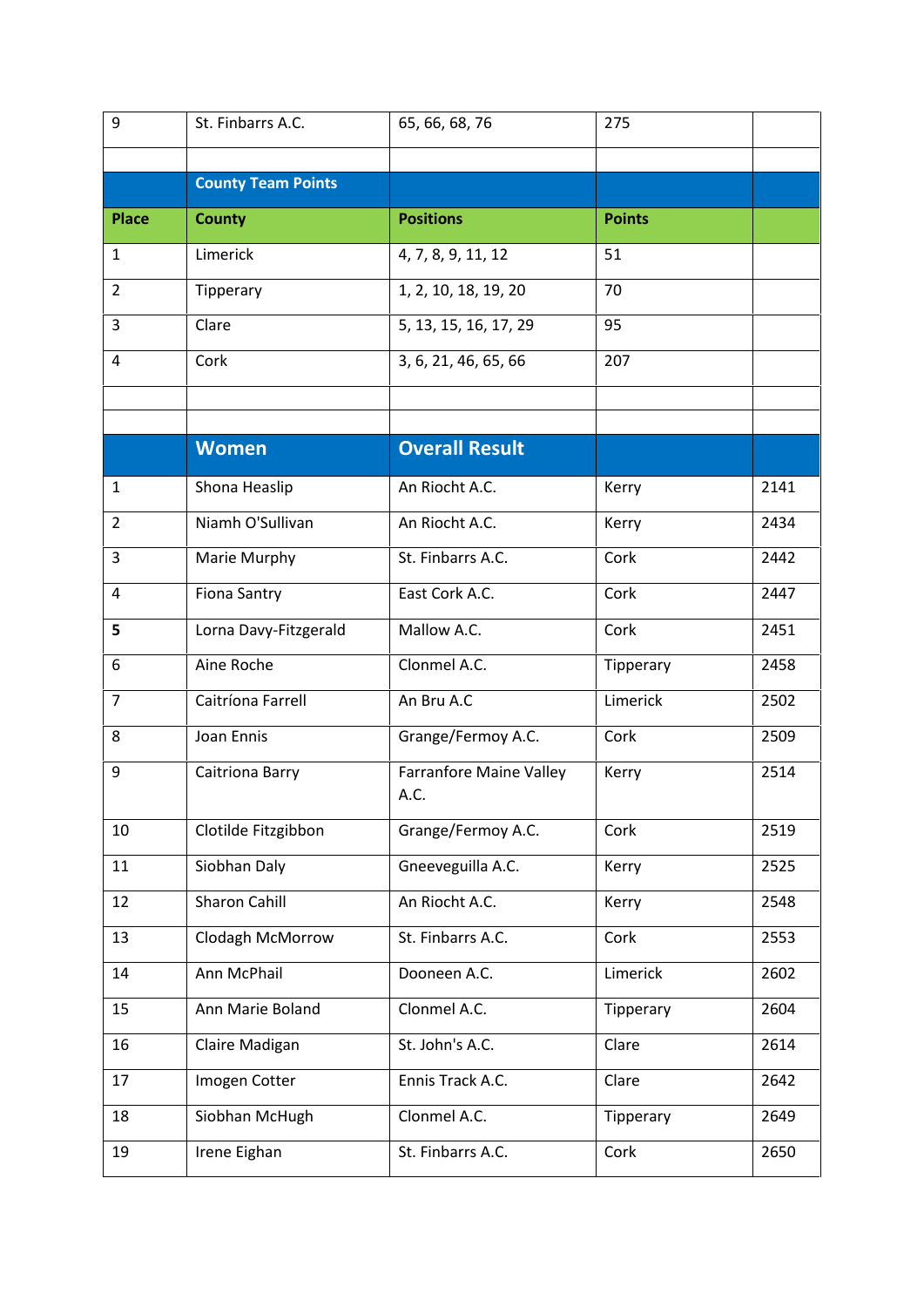| 20 | Yvonne O'Connor      | Clonmel A.C.                     | Tipperary | 2656 |
|----|----------------------|----------------------------------|-----------|------|
| 21 | Mary Cahill          | Ennis Track A.C.                 | Clare     | 2701 |
| 22 | Lorraine Healy       | Moyne A.C.                       | Tipperary | 2705 |
| 23 | Siobhan Lennon       | Ennis Track A.C.                 | Clare     | 2708 |
| 24 | Jean Mulcahy         | An Bru A.C                       | Limerick  | 2714 |
| 25 | Fiona Kinsella       | Kilmurray/Ibrick/N.Clare<br>A.C. | Clare     | 2716 |
| 26 | Laura Armstrong      | Dundrum A.C.                     | Tipperary | 2719 |
| 27 | Susan Fogerty        | Moyne A.C.                       | Tipperary | 2722 |
| 28 | Catherine O'sullivan | An Riocht A.C.                   | Kerry     | 2728 |
| 29 | Mary O'connor        | An Riocht A.C.                   | Kerry     | 2732 |
| 30 | Zelma Power          | Ennis Track A.C.                 | Clare     | 2742 |
| 31 | Sue Garrihy          | Kilmurray/Ibrick/N.Clare<br>A.C. | Clare     | 2743 |
| 32 | Ann Marie Connellan  | Ennis Track A.C.                 | Clare     | 2748 |
| 33 | Louise Fogarty       | Moyne A.C.                       | Tipperary | 2749 |
| 34 | Grace Shalloo        | Ennis Track A.C.                 | Clare     | 2752 |
| 35 | Anna Byrne           | Clonmel A.C.                     | Tipperary | 2757 |
| 36 | Loretta Duggan       | Kilmurray/Ibrick/N.Clare<br>A.C. | Clare     | 2808 |
| 37 | Kate Harrison        | Moyne A.C.                       | Tipperary | 2812 |
| 38 | Aisling Ahern        | An Bru A.C                       | Limerick  | 2816 |
| 39 | Ailbhe Morrissey     | Ennis Track A.C.                 | Clare     | 2817 |
| 40 | <b>Aisling Kelly</b> | Ennis Track A.C.                 | Clare     | 2819 |
| 41 | Siobhan Gallagher    | Ennis Track A.C.                 | Clare     | 2831 |
| 42 | Caitriona Santry     | St. Finbarrs A.C.                | Cork      | 2857 |
| 43 | Ita Hanrahan         | Ennis Track A.C.                 | Clare     | 2901 |
| 44 | Anita Murphy         | St. Finbarrs A.C.                | Cork      | 2904 |
| 45 | <b>Mags Malone</b>   | Kilmurray/Ibrick/N.Clare<br>A.C. | Clare     | 2916 |
| 46 | Helen O'hanlon       | Ennis Track A.C.                 | Clare     | 2932 |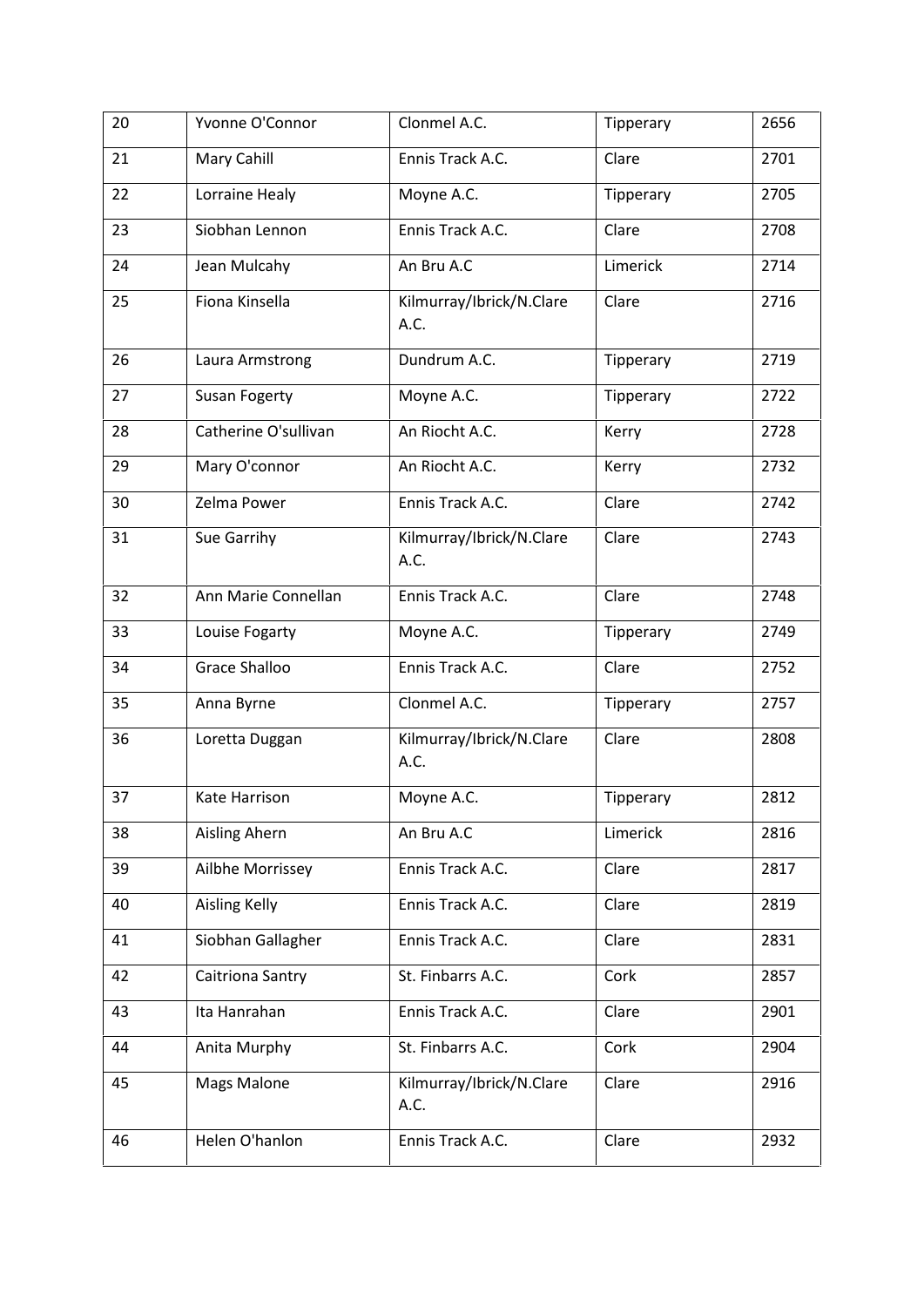| 47              | Liz Heaslip                   | An Riocht A.C.                   | Kerry         | 2948 |
|-----------------|-------------------------------|----------------------------------|---------------|------|
| 48              | <b>Carmel Mhic Dhomhnaill</b> | West Limerick A.C.               | Clare         | 3000 |
| 49              | Lorraine Hayes                | Ennis Track A.C.                 | Clare         | 3004 |
| 50              | Maurta Falsey                 | Kilmurray/Ibrick/N.Clare<br>A.C. | Clare         | 3026 |
| 51              | Hilda O'Connor                | Ennis Track A.C.                 | Clare         | 3140 |
| 52              | Mary McGuire                  | Ennis Track A.C.                 | Clare         | 3148 |
| 53              | Michelle Timoney              | 53                               | Dundrum A.C.  | 3254 |
| 54              | Barbara Henry                 | Kilnaboy A.C.                    | Clare         | 3326 |
| 55              | Marion O'Loughlin             | Ennis Track A.C.                 | Clare         | 3355 |
|                 | <b>Senior Women</b>           |                                  |               |      |
| <b>Position</b> | <b>Name</b>                   | <b>Team Name</b>                 | <b>County</b> |      |
| 1               | Shona Heaslip                 | An Riocht A.C.                   | Kerry         |      |
| $\overline{2}$  | Niamh O'Sullivan              | An Riocht A.C.                   | Kerry         |      |
| 3               | Lorna Davy-Fitzgerald         | Mallow A.C.                      | Cork          |      |
| 4               | Aine Roche                    | Clonmel A.C.                     | Tipperary     |      |
| 5               | Caitríona Farrell             | An Bru A.C                       | Limerick      |      |
| 6               | Joan Ennis                    | Grange/Fermoy A.C.               | Cork          |      |
| $\overline{7}$  | Caitriona Barry               | Farranfore Maine Valley<br>A.C.  | Kerry         |      |
| 8               | Clotilde Fitzgibbon           | Grange/Fermoy A.C.               | Cork          |      |
| 9               | Siobhan Daly                  | Gneeveguilla A.C.                | Kerry         |      |
| 10              | Sharon Cahill                 | An Riocht A.C.                   | Kerry         |      |
| 11              | Ann McPhail                   | Dooneen A.C.                     | Limerick      |      |
| 12              | Ann Marie Boland              | Clonmel A.C.                     | Tipperary     |      |
| 13              | Claire Madigan                | St. John's A.C.                  | Clare         |      |
| 14              | Imogen Cotter                 | Ennis Track A.C.                 | Clare         |      |
| 15              | Siobhan McHugh                | Clonmel A.C.                     | Tipperary     |      |
| 16              |                               |                                  |               |      |
|                 | Yvonne O'Connor               | Clonmel A.C.                     | Tipperary     |      |
| 17              | Mary Cahill                   | Ennis Track A.C.                 | Clare         |      |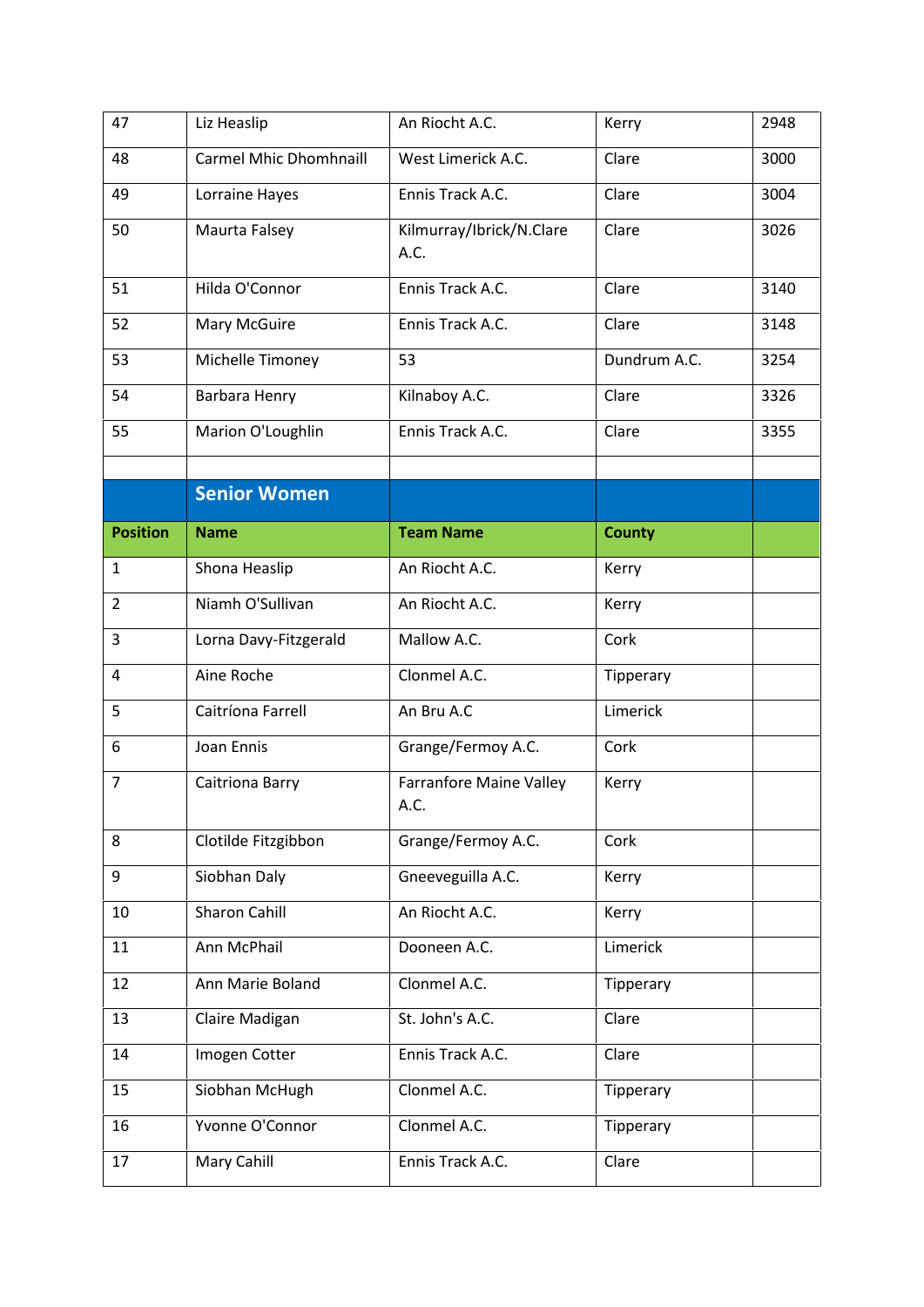| 18 | Siobhan Lennon                | Ennis Track A.C.                 | Clare     |
|----|-------------------------------|----------------------------------|-----------|
| 19 | Fiona Kinsella                | Kilmurray/Ibrick/N.Clare<br>A.C. | Clare     |
| 20 | Laura Armstrong               | Dundrum A.C.                     | Tipperary |
| 21 | Catherine O'Sullivan          | An Riocht A.C.                   | Kerry     |
| 22 | Mary O'Connor                 | An Riocht A.C.                   | Kerry     |
| 23 | Zelma Power                   | Ennis Track A.C.                 | Clare     |
| 24 | Sue Garrihy                   | Kilmurray/Ibrick/N.Clare<br>A.C. | Clare     |
| 25 | Ann Marie Connellan           | Ennis Track A.C.                 | Clare     |
| 26 | <b>Grace Shalloo</b>          | Ennis Track A.C.                 | Clare     |
| 27 | Anna Byrne                    | Clonmel A.C.                     | Tipperary |
| 28 | Loretta Duggan                | Kilmurray/Ibrick/N.Clare<br>A.C. | Clare     |
| 29 | Ailbhe Morrissey              | Ennis Track A.C.                 | Clare     |
| 30 | <b>Aisling Kelly</b>          | Ennis Track A.C.                 | Clare     |
| 31 | Siobhan Gallagher             | Ennis Track A.C.                 | Clare     |
| 32 | Ita Hanrahan                  | Ennis Track A.C.                 | Clare     |
| 33 | Mags Malone                   | Kilmurray/Ibrick/N.Clare<br>A.C. | Clare     |
| 34 | Helen O'Hanlon                | Ennis Track A.C.                 | Clare     |
| 35 | Liz Heaslip                   | An Riocht A.C.                   | Kerry     |
| 36 | <b>Carmel Mhic Dhomhnaill</b> | West Limerick A.C.               | Clare     |
| 37 | Lorraine Hayes                | Ennis Track A.C.                 | Clare     |
| 38 | Maurta Falsey                 | Kilmurray/Ibrick/N.Clare<br>A.C. | Clare     |
| 39 | Hilda O'Connor                | Ennis Track A.C.                 | Clare     |
| 40 | Mary McGuire                  | Ennis Track A.C.                 | Clare     |
| 41 | Michelle Timoney              | Ennis Track A.C.                 | Clare     |
| 42 | Barbara Henry                 | Kilnaboy A.C.                    | Clare     |
| 43 | Marion O'Loughlin             | Ennis Track A.C.                 | Clare     |
|    |                               |                                  |           |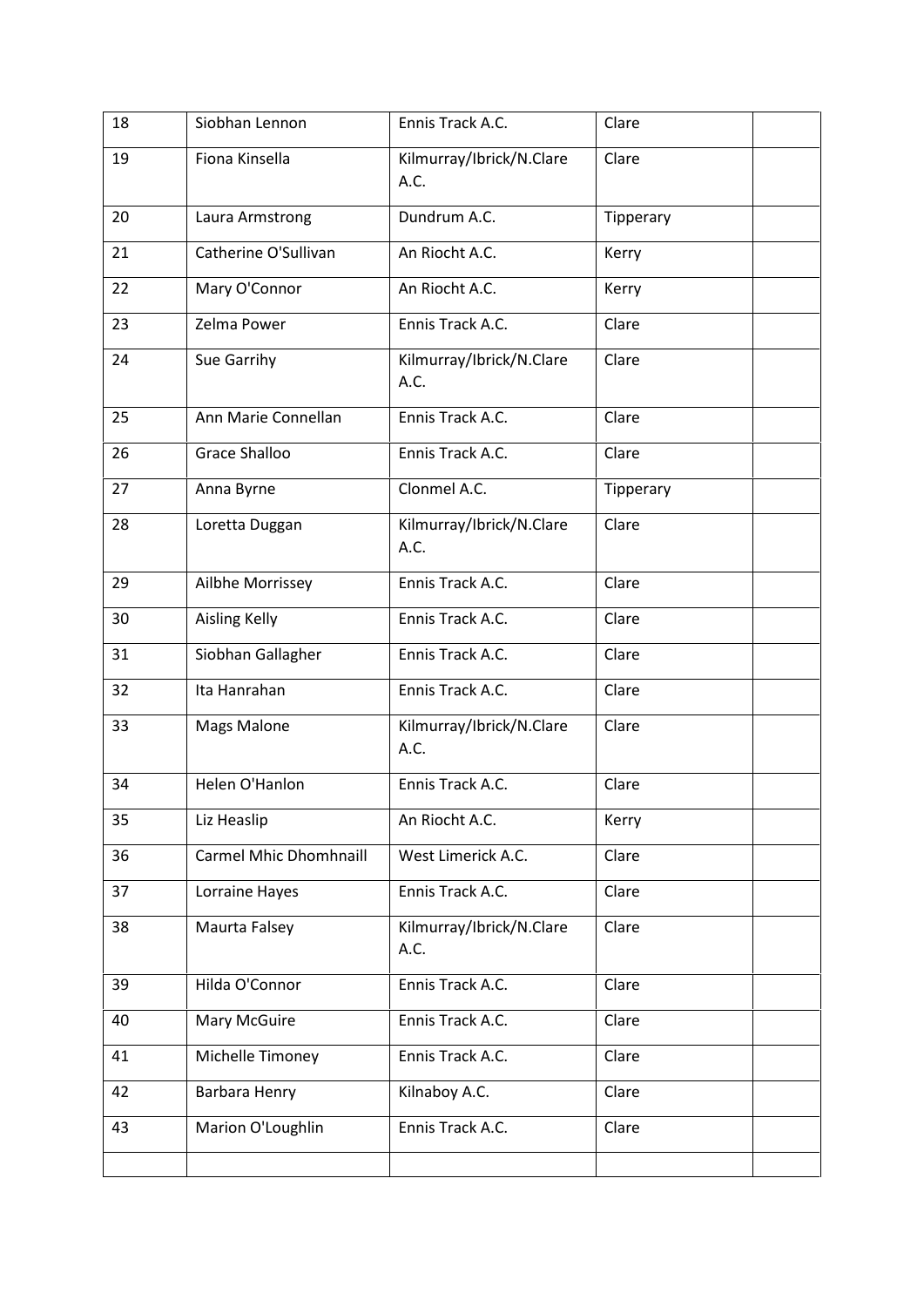|                 | <b>Club Team Points</b>          |                                        |               |  |
|-----------------|----------------------------------|----------------------------------------|---------------|--|
| <b>Place</b>    | <b>Club</b>                      | <b>Positions</b>                       | <b>Points</b> |  |
| $\mathbf{1}$    | An Riocht A.C.                   | 1, 2, 10, 21                           | 34            |  |
| $\overline{2}$  | Clonmel A.C.                     | 4, 12, 15, 16                          | 47            |  |
| 3               | Ennis Track A.C.                 | 14, 17, 18, 23                         | 72            |  |
| 4               | Kilmurray/Ibrick/N.Clare<br>A.C. | 19, 24, 28, 33                         | 104           |  |
|                 | <b>County Team Points</b>        |                                        |               |  |
| <b>Place</b>    | <b>County</b>                    | <b>Positions</b>                       | <b>Points</b> |  |
| 1               | Kerry                            | 1, 2, 7, 9                             | 19            |  |
| $\overline{2}$  | Tipperary                        | 4, 12, 15, 16                          | 47            |  |
| 3               | Clare                            | 13, 14, 17, 18                         | 62            |  |
|                 |                                  |                                        |               |  |
|                 | <b>Novice Women</b>              |                                        |               |  |
| <b>Position</b> | <b>Name</b>                      | <b>Team Name</b>                       | <b>County</b> |  |
| $\mathbf{1}$    | Marie Murphy                     | St. Finbarrs A.C.                      | Cork          |  |
| $\overline{2}$  | <b>Fiona Santry</b>              | East Cork A.C.                         | Cork          |  |
| $\overline{3}$  | Aine Roche                       | Clonmel A.C.                           | Tipperary     |  |
| 4               | Caitríona Farrell                | An Bru A.C                             | Limerick      |  |
| 5               | Joan Ennis                       | Grange/Fermoy A.C.                     | Cork          |  |
| 6               | Caitriona Barry                  | <b>Farranfore Maine Valley</b><br>A.C. | Kerry         |  |
| $\overline{7}$  | Clotilde Fitzgibbon              | Grange/Fermoy A.C.                     | Cork          |  |
| 8               | Siobhan Daly                     | Gneeveguilla A.C.                      | Kerry         |  |
| 9               | Sharon Cahill                    | An Riocht A.C.                         | Kerry         |  |
| 10              | Clodagh McMorrow                 | St. Finbarrs A.C.                      | Cork          |  |
| 11              | Ann McPhail                      | Dooneen A.C.                           | Limerick      |  |
| 12              | Ann Marie Boland                 | Clonmel A.C.                           | Tipperary     |  |
| 13              | Imogen Cotter                    | Ennis Track A.C.                       | Clare         |  |
| 14              | Siobhan McHugh                   | Clonmel A.C.                           | Tipperary     |  |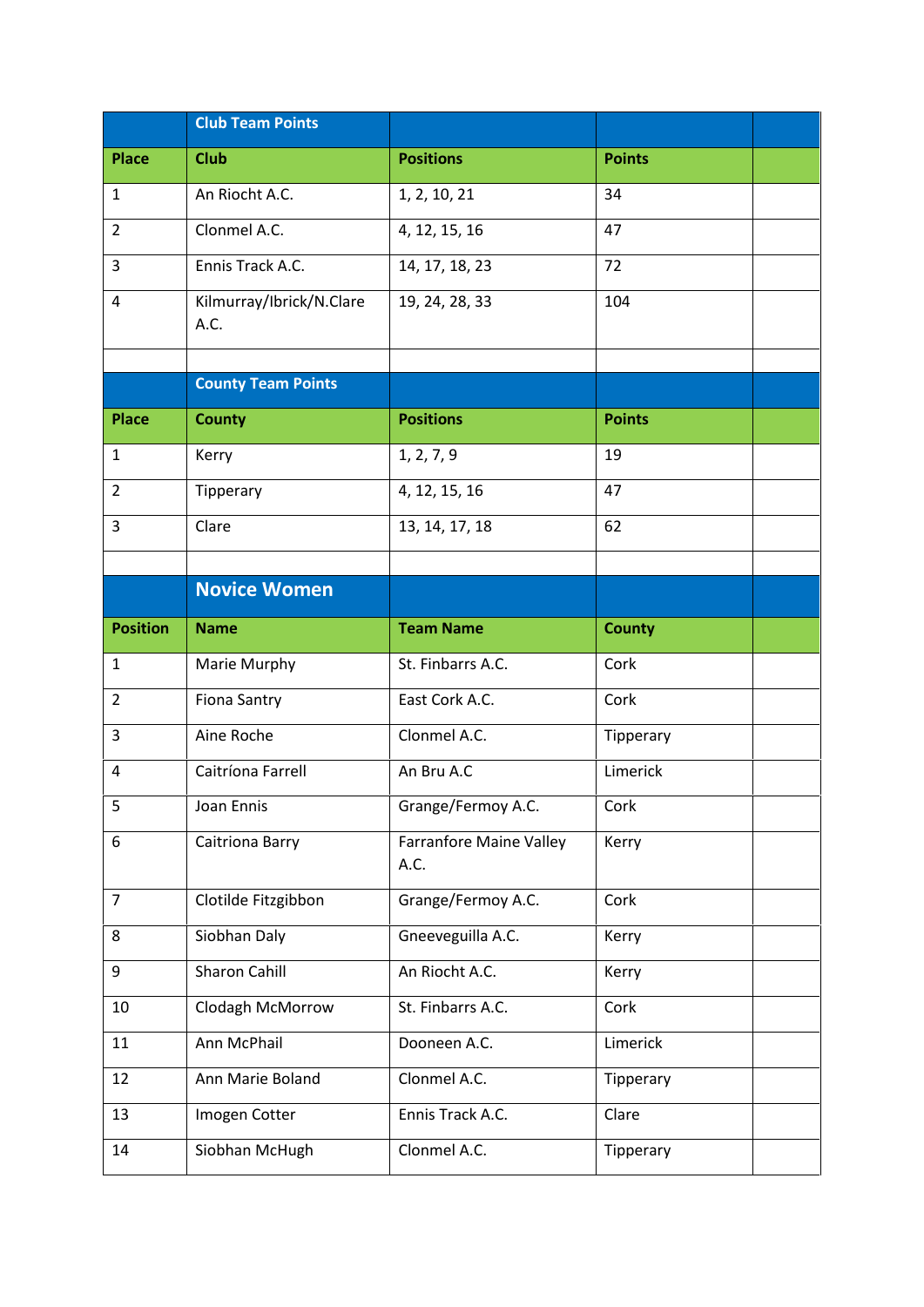| 15 | Irene Eighan         | St. Finbarrs A.C.                | Cork      |
|----|----------------------|----------------------------------|-----------|
| 16 | Yvonne O'Connor      | Clonmel A.C.                     | Tipperary |
| 17 | Mary Cahill          | Ennis Track A.C.                 | Clare     |
| 18 | Lorraine Healy       | Moyne A.C.                       | Tipperary |
| 19 | Siobhan Lennon       | Ennis Track A.C.                 | Clare     |
| 20 | Jean Mulcahy         | An Bru A.C                       | Limerick  |
| 21 | Fiona Kinsella       | Kilmurray/Ibrick/N.Clare<br>A.C. | Clare     |
| 22 | Laura Armstrong      | Dundrum A.C.                     | Tipperary |
| 23 | <b>Susan Fogerty</b> | Moyne A.C.                       | Tipperary |
| 24 | Catherine O'Sullivan | An Riocht A.C.                   | Kerry     |
| 25 | Mary O'Connor        | An Riocht A.C.                   | Kerry     |
| 26 | Zelma Power          | Ennis Track A.C.                 | Clare     |
| 27 | Sue Garrihy          | Kilmurray/Ibrick/N.Clare<br>A.C. | Clare     |
| 28 | Ann Marie Connellan  | Ennis Track A.C.                 | Clare     |
| 29 | Louise Fogarty       | Moyne A.C.                       | Tipperary |
| 30 | Grace Shalloo        | Ennis Track A.C.                 | Clare     |
| 31 | Anna Byrne           | Clonmel A.C.                     | Tipperary |
| 32 | Loretta Duggan       | Kilmurray/Ibrick/N.Clare<br>A.C. | Clare     |
| 33 | Kate Harrison        | Moyne A.C.                       | Tipperary |
| 34 | Aisling Ahern        | An Bru A.C                       | Limerick  |
| 35 | Ailbhe Morrissey     | Ennis Track A.C.                 | Clare     |
| 36 | <b>Aisling Kelly</b> | Ennis Track A.C.                 | Clare     |
| 37 | Siobhan Gallagher    | Ennis Track A.C.                 | Clare     |
| 38 | Caitriona Santry     | St. Finbarrs A.C.                | Cork      |
| 39 | Ita Hanrahan         | Ennis Track A.C.                 | Clare     |
| 40 | Anita Murphy         | St. Finbarrs A.C.                | Cork      |
| 41 | <b>Mags Malone</b>   | Kilmurray/Ibrick/N.Clare<br>A.C. | Clare     |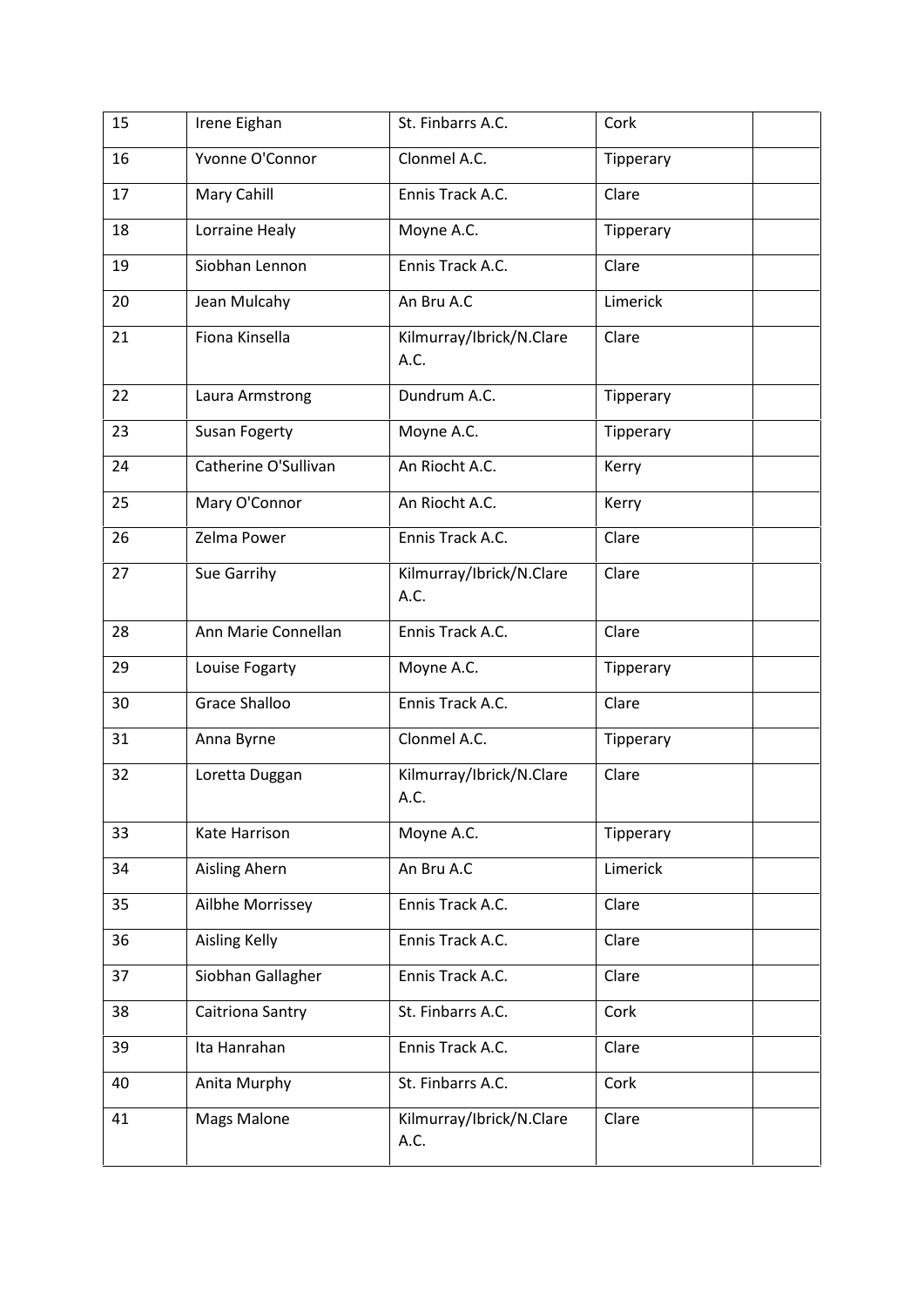| 42             | Helen O'Hanlon                   | Ennis Track A.C.                 | Clare         |  |
|----------------|----------------------------------|----------------------------------|---------------|--|
| 43             | Liz Heaslip                      | An Riocht A.C.                   | Kerry         |  |
| 44             | Maurta Falsey                    | Kilmurray/Ibrick/N.Clare<br>A.C. | Clare         |  |
| 45             | Hilda O'Connor                   | Ennis Track A.C.                 | Clare         |  |
| 46             | Mary McGuire                     | Ennis Track A.C.                 | Clare         |  |
| 47             | Michelle Timoney                 | Ennis Track A.C.                 | Clare         |  |
| 48             | Barbara Henry                    | Kilnaboy A.C.                    | Clare         |  |
| 49             | Marion O'Loughlin                | Ennis Track A.C.                 | Clare         |  |
|                |                                  |                                  |               |  |
|                | <b>Club Team Points</b>          |                                  |               |  |
| <b>Place</b>   | <b>Club</b>                      | <b>Positions</b>                 | <b>Points</b> |  |
| $\mathbf{1}$   | Clonmel A.C.                     | 3, 12, 14, 16                    | 45            |  |
| $\overline{2}$ | St. Finbarrs A.C.                | 1, 10, 15, 38                    | 64            |  |
| 3              | Ennis Track A.C.                 | 13, 17, 19, 26                   | 75            |  |
| 4              | An Riocht A.C.                   | 9, 24, 25, 43                    | 101           |  |
| 5              | Moyne A.C.                       | 18, 23, 29, 33                   | 103           |  |
| 6              | Kilmurray/Ibrick/N.Clare<br>A.C. | 21, 27, 32, 41                   | 121           |  |
|                | <b>County Team Points</b>        |                                  |               |  |
| <b>Place</b>   | <b>County</b>                    | <b>Positions</b>                 | <b>Points</b> |  |
| $\mathbf{1}$   | Cork                             | 1, 2, 5, 7                       | 15            |  |
| $\overline{2}$ | Tipperary                        | 3, 12, 14, 16                    | 45            |  |
| 3              | Kerry                            | 6, 8, 9, 24                      | 47            |  |
| 4              | Limerick                         | 4, 11, 20, 34                    | 69            |  |
| 5              | Clare                            | 13, 17, 19, 21                   | 70            |  |
|                |                                  |                                  |               |  |
|                | <b>Masters Women</b>             |                                  |               |  |
| $\mathbf{1}$   | Niamh O'Sullivan                 | An Riocht A.C.                   | Kerry         |  |
| $\overline{2}$ | Lorna Davey Fitzgerald           | Mallow A.C.                      | Cork          |  |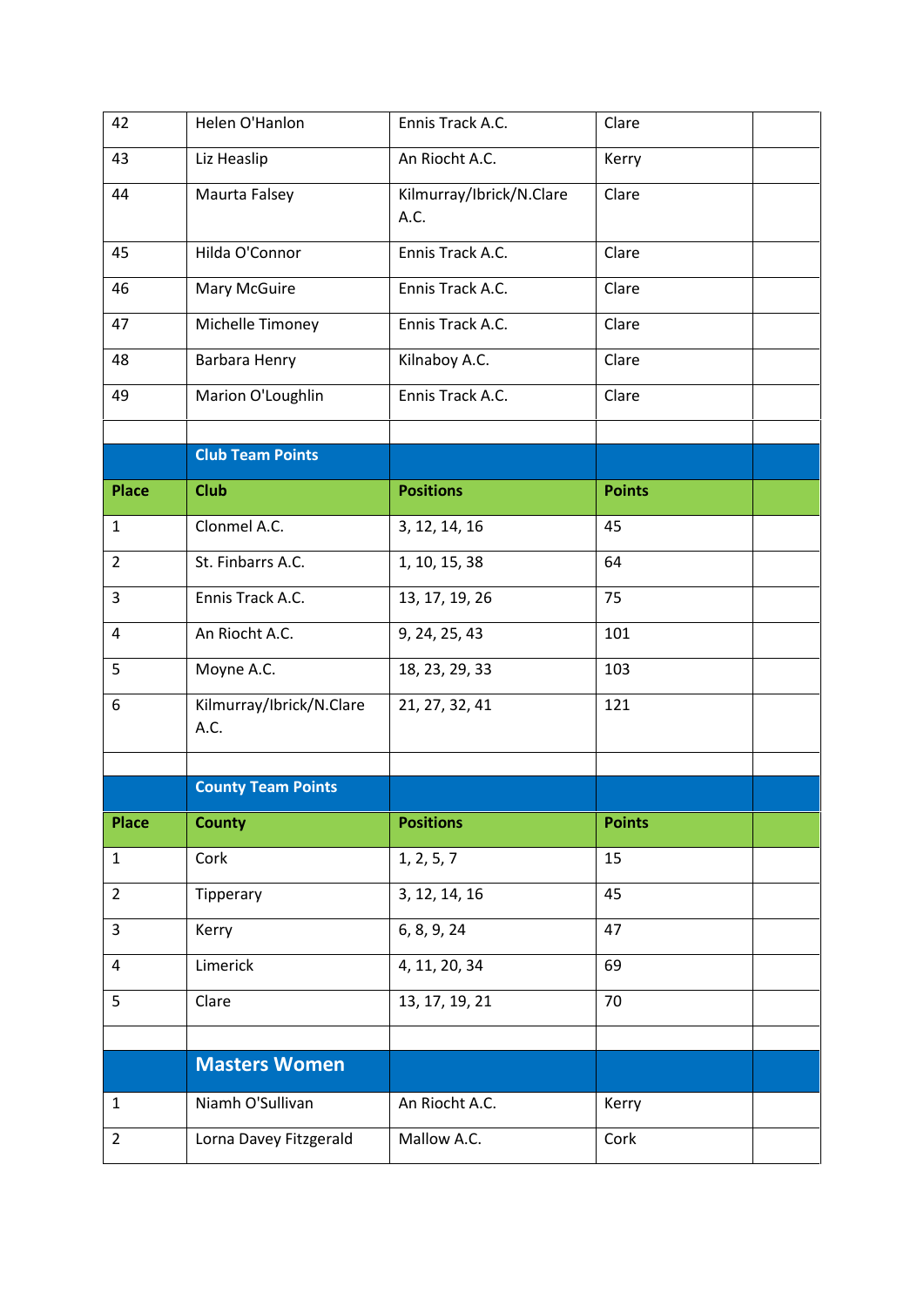| 3              | Joan Ennis            | Grange/Fermoy A.C.                     | Cork      |
|----------------|-----------------------|----------------------------------------|-----------|
| 4              | Caitriona Barry       | <b>Farranfore Maine Valley</b><br>A.C. | Kerry     |
| 5              | Clotilde Fitzgibbon   | Grange/Fermoy A.C.                     | Cork      |
| 6              | Siobhan Daly          | Gneeveguilla A.C.                      | Kerry     |
| $\overline{7}$ | <b>Sharon Cahill</b>  | An Riocht A.C.                         | Kerry     |
| 8              | Ann McPhail           | Dooneen A.C.                           | Limerick  |
| 9              | Siobhan McHugh        | Clonmel A.C.                           | Tipperary |
| 10             | Irene Eighan          | St. Finbarrs A.C.                      | Cork      |
| 11             | Yvonne O'Connor       | Clonmel A.C.                           | Tipperary |
| 12             | Mary Cahill           | Ennis Track A.C.                       | Clare     |
| 13             | Siobhan Lennon        | Ennis Track A.C.                       | Clare     |
| 14             | Fiona Kinsella        | Kilmurray/Ibrick/N.Clare<br>A.C.       | Clare     |
| 15             | Mary O'Connor         | An Riocht A.C.                         | Kerry     |
| 16             | Sue Garrihy           | Kilmurray/Ibrick/N.Clare<br>A.C.       | Clare     |
| 17             | Ann Marie Connellan   | Ennis Track A.C.                       | Clare     |
| 18             | Anna Byrne            | Clonmel A.C.                           | Tipperary |
| 19             | Loretta Duggan        | Kilmurray/Ibrick/N.Clare<br>A.C.       | Clare     |
| 20             | Siobhan Gallagher     | Ennis Track A.C.                       | Clare     |
| 21             | Ita Hanrahan          | Ennis Track A.C.                       | Clare     |
| 22             | Anita Murphy          | St. Finbarrs A.C.                      | Cork      |
| 23             | Mags Malone           | Kilmurray/Ibrick/N.Clare<br>A.C.       | Clare     |
| 24             | Helen O'Hanlon        | Ennis Track A.C.                       | Clare     |
| 25             | Liz Heaslip           | An Riocht A.C.                         | Kerry     |
| 26             | Carmel Mhicdhomhnaill | West Limerick A.C.                     | Clare     |
| 27             | Lorraine Hayes        | Ennis Track A.C.                       | Clare     |
| 28             | Maura Falsey          | Kilmurray/Ibrick/N.Clare<br>A.C.       | Clare     |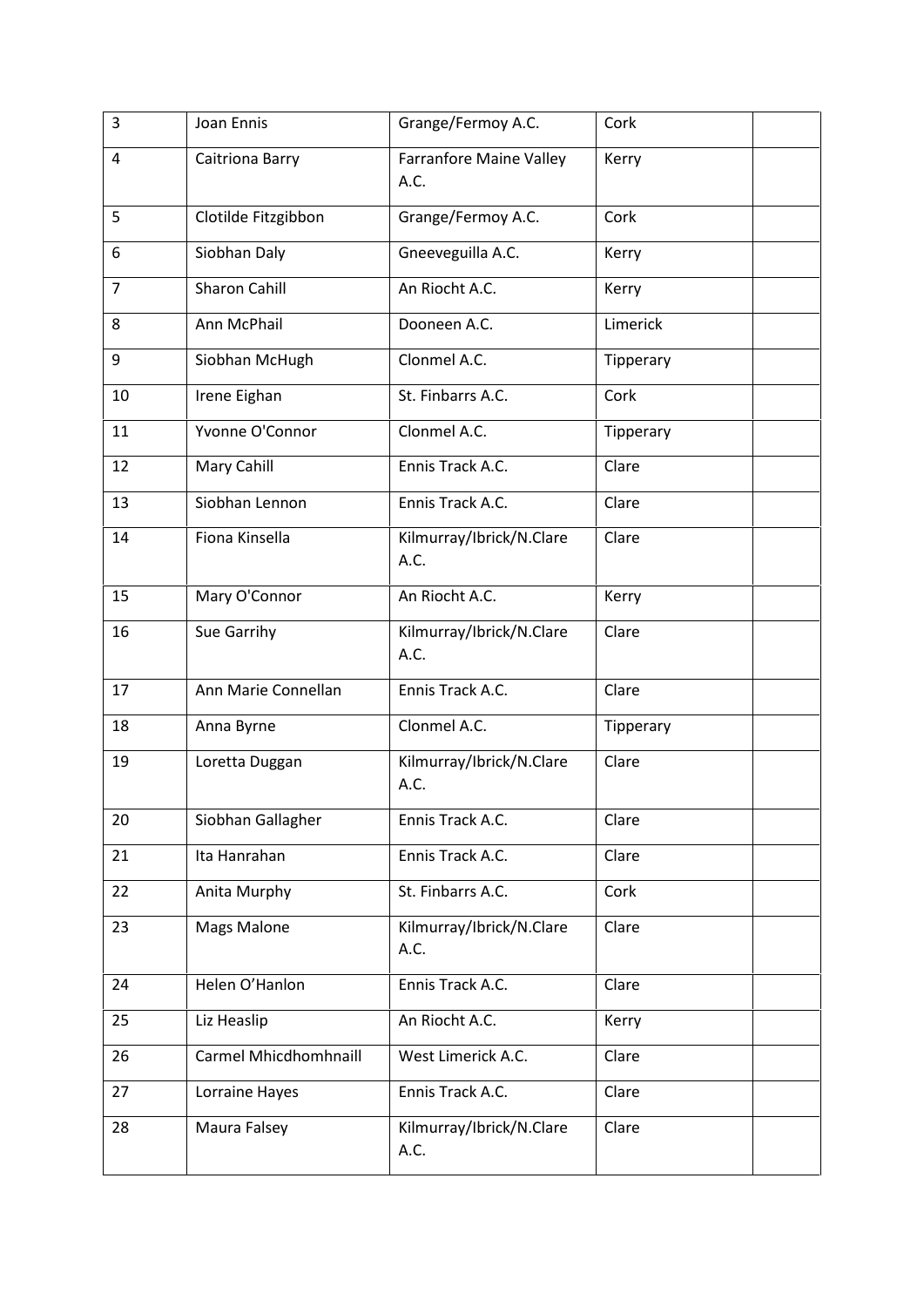| 29              | Hilda O'Connor           | Ennis Track A.C.                       | Clare         |
|-----------------|--------------------------|----------------------------------------|---------------|
| 30              | Mary McGuire             | Ennis Track A.C.                       | Clare         |
| 31              | Michelle Timoney         | Ennis Track A.C.                       | Clare         |
| 32              | Barbara Henry            | Kilnaboy A.C.                          | Clare         |
| 33              | Marion O'Loughlin        | Ennis Track A.C.                       | Clare         |
|                 |                          |                                        |               |
|                 | <b>Masters Women O35</b> |                                        |               |
| <b>Position</b> | <b>Name</b>              | <b>Team Name</b>                       | <b>County</b> |
| $\mathbf{1}$    | Lorna Davey Fitzgerald   | Mallow A.C.                            | Cork          |
| $\overline{2}$  | Siobhan Daly             | Gneeveguilla A.C.                      | Kerry         |
| 3               | Irene Eighan             | St. Finbarrs A.C.                      | Cork          |
| 4               | Mary Cahill              | Ennis Track A.C.                       | Clare         |
| 5               | Anita Murphy             | St. Finbarrs A.C.                      | Cork          |
| 6               | Michelle Timoney         | Ennis Track A.C.                       | Clare         |
|                 |                          |                                        |               |
|                 | <b>Masters Women O40</b> |                                        |               |
|                 |                          |                                        |               |
| <b>Position</b> | <b>Name</b>              | <b>Team Name</b>                       | <b>County</b> |
| $\mathbf{1}$    | Caitriona Barry          | <b>Farranfore Maine Valley</b><br>A.C. | Kerry         |
| $\overline{2}$  | Yvonne O'Connor          | Clonmel A.C.                           | Tipperary     |
| 3               | Ann Marie Connellan      | Ennis Track A.C.                       | Clare         |
| 4               | Loretta Duggan           | Kilmurray/Ibrick/N.Clare<br>A.C.       | Clare         |
| 5               | Siobhan Gallagher        | Ennis Track A.C.                       | Clare         |
| 6               | <b>Mags Malone</b>       | Kilmurray/Ibrick/N.Clare<br>A.C.       | Clare         |
| $\overline{7}$  | Lorraine Hayes           | Ennis Track A.C.                       | Clare         |
|                 |                          |                                        |               |
|                 | <b>Masters Women O45</b> |                                        |               |
| <b>Position</b> | <b>Name</b>              | <b>Team Name</b>                       | <b>County</b> |
| 1               | Clotilde Fitzgibbon      | Grange/Fermoy A.C.                     | Cork          |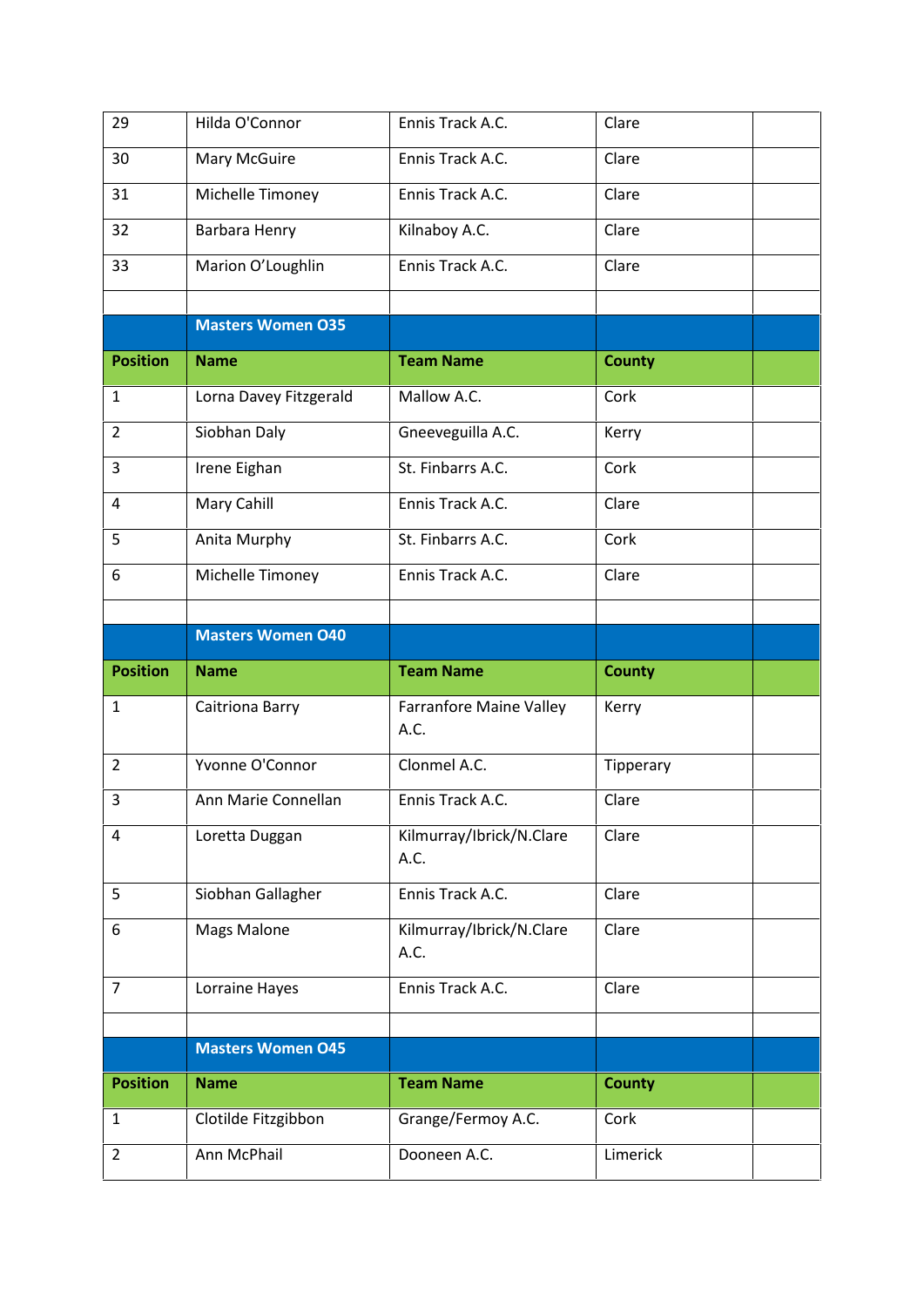| $\overline{3}$  | Siobhan McHugh                         | Clonmel A.C.                     | Tipperary     |  |
|-----------------|----------------------------------------|----------------------------------|---------------|--|
| 4               | Siobhan Lennon                         | Ennis Track A.C.                 | Clare         |  |
| 5               | Fiona Kinsella                         | Kilmurray/Ibrick/N.Clare<br>A.C. | Clare         |  |
| 6               | Mary O'Connor                          | An Riocht A.C.                   | Kerry         |  |
| $\overline{7}$  | Ita Hanrahan                           | Ennis Track A.C.                 | Clare         |  |
| 8               | Helen O'Hanlon                         | Ennis Track A.C.                 | Clare         |  |
| 9               | Hilda O'Connor                         | Ennis Track A.C.                 | Clare         |  |
| 10              | Mary McGuire                           | Ennis Track A.C.                 | Clare         |  |
|                 | <b>Masters Women O50</b>               |                                  |               |  |
| <b>Position</b> | <b>Name</b>                            | <b>Team Name</b>                 | County        |  |
| $\mathbf{1}$    | Niamh O'Sullivan                       | An Riocht A.C.                   | Kerry         |  |
| $\overline{2}$  | Joan Ennis                             | Grange/Fermoy A.C.               | Cork          |  |
| 3               | Sharon Cahill                          | An Riocht A.C.                   | Kerry         |  |
| 4               | Sue Garrihy                            | Kilmurray/Ibrick/N.Clare<br>A.C. | Clare         |  |
| 5               | Anna Byrne                             | Clonmel A.C.                     | Tipperary     |  |
| 6               | Liz Heaslip                            | An Riocht A.C.                   | Kerry         |  |
| $\overline{7}$  | Barbara Henry                          | Kilnaboy A.C.                    | Clare         |  |
|                 |                                        |                                  |               |  |
|                 | <b>Masters Women O55</b>               |                                  |               |  |
| <b>Position</b> | <b>Name</b>                            | <b>Team Name</b>                 | <b>County</b> |  |
| $\mathbf{1}$    | Maura Falsey                           | Kilmurray/Ibrick/N.Clare<br>A.C. | Clare         |  |
| $\overline{2}$  | Marion O'Loughlin                      | Ennis Track A.C.                 | Clare         |  |
|                 | <b>Masters Women O60</b>               |                                  |               |  |
| <b>Position</b> | <b>Name</b>                            | <b>Team Name</b>                 | <b>County</b> |  |
| 1               | Carmel Mhicdhomhnaill                  | West Limerick A.C.               | Clare         |  |
|                 |                                        |                                  |               |  |
|                 | <b>Women O35 Team Club Team Points</b> |                                  |               |  |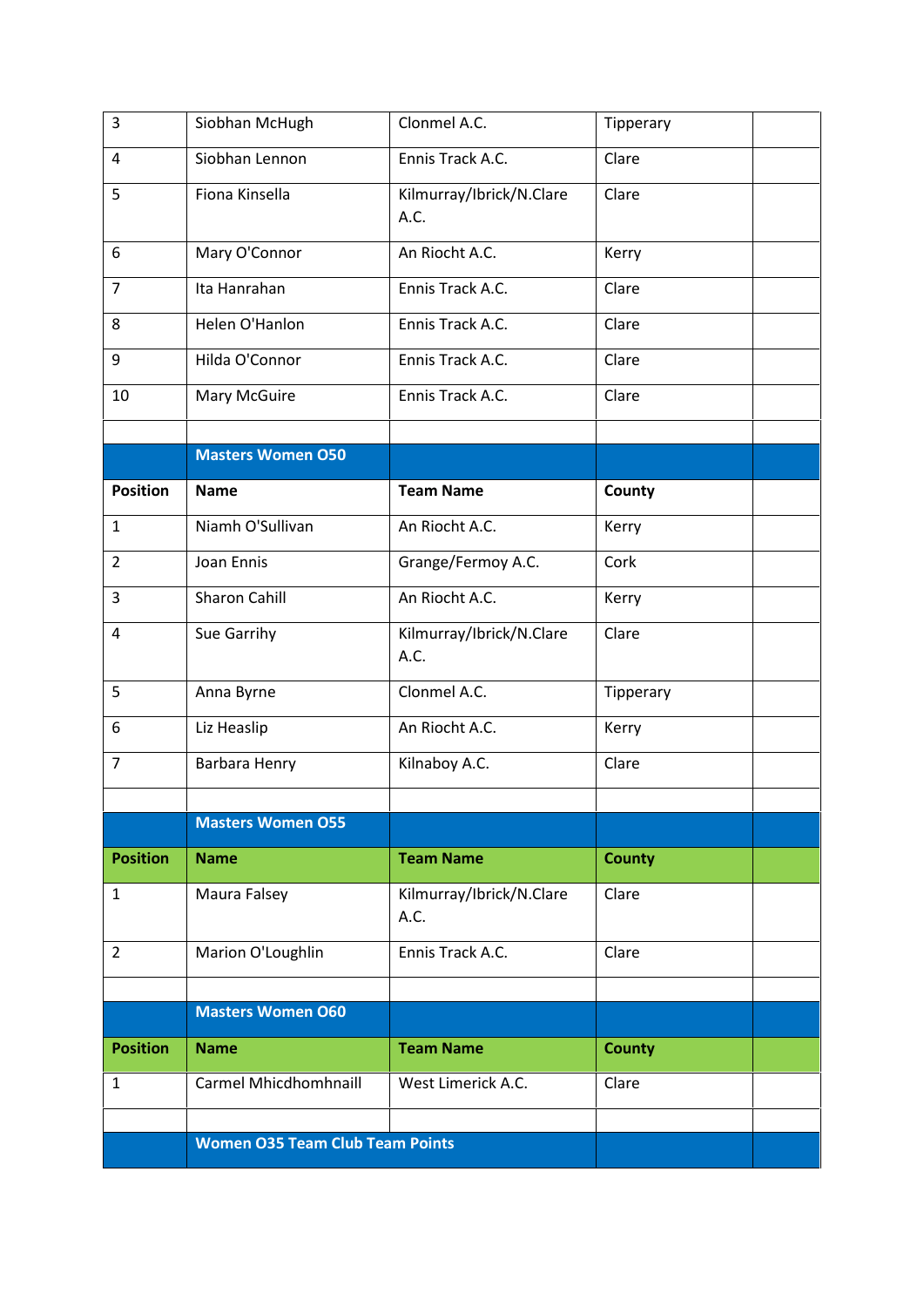| <b>Place</b>   | <b>Club</b>                              | <b>Positions</b>              |           |  |
|----------------|------------------------------------------|-------------------------------|-----------|--|
| $\mathbf{1}$   | Ennis Track A.C.                         | 12, 20, 21, 27                | 80        |  |
|                |                                          |                               |           |  |
|                | <b>Women O35 Team County Team Points</b> |                               |           |  |
| <b>Place</b>   | <b>County</b>                            | <b>Positions</b>              |           |  |
| 1              | Clare                                    | 12, 19, 20, 21                | 72        |  |
|                |                                          |                               |           |  |
|                | <b>Women O45 Team Club Team Points</b>   |                               |           |  |
| <b>Place</b>   | <b>Club</b>                              | <b>Positions</b>              |           |  |
| 1              | An Riocht A.C.                           | 1, 7, 15                      | 23        |  |
| $\overline{2}$ | Ennis Track A.C.                         | 13, 17, 24                    | 54        |  |
| 3              | Kilmurray/Ibrick/N.Clare<br>A.C.         | 14, 16, 28                    | 58        |  |
|                |                                          |                               |           |  |
|                | <b>Women O45 Team County Team Points</b> |                               |           |  |
| <b>Place</b>   | <b>County</b>                            | <b>Positions</b>              |           |  |
| 1              | Kerry                                    | 1, 7, 15, 25                  | 48        |  |
| $\overline{2}$ | Clare                                    | 13, 14, 16, 17                | 60        |  |
|                |                                          |                               |           |  |
|                | <b>Masters Men</b>                       |                               |           |  |
| 1              | <b>Michael Harty</b>                     | East Cork A.C.                | Cork      |  |
| $\overline{2}$ | Martin Doody                             | Limerick A.C.                 | Limerick  |  |
| 3              | Denis Shanahan                           | Thurles Crokes A.C.           | Tipperary |  |
| 4              | Gary Egan                                | An Bru A.C                    | Limerick  |  |
| 5              | Paul Moloney                             | Mallow A.C.                   | Cork      |  |
| 6              | Frank Hayes                              | East Cork A.C.                | Cork      |  |
| $\overline{7}$ | Dermott Kearns                           | Dooneen A.C.                  | Limerick  |  |
| 8              | John Kinsella                            | Bilboa A.C.                   | Limerick  |  |
| 9              | Liam Shanahan                            | Thurles Crokes A.C.           | Tipperary |  |
| 10             | <b>Brian Lawlor</b>                      | An Bru A.C                    | Limerick  |  |
| 11             | <b>Willie Devitt</b>                     | Kilmurray/Ibrick/N.Clare A.C. | Clare     |  |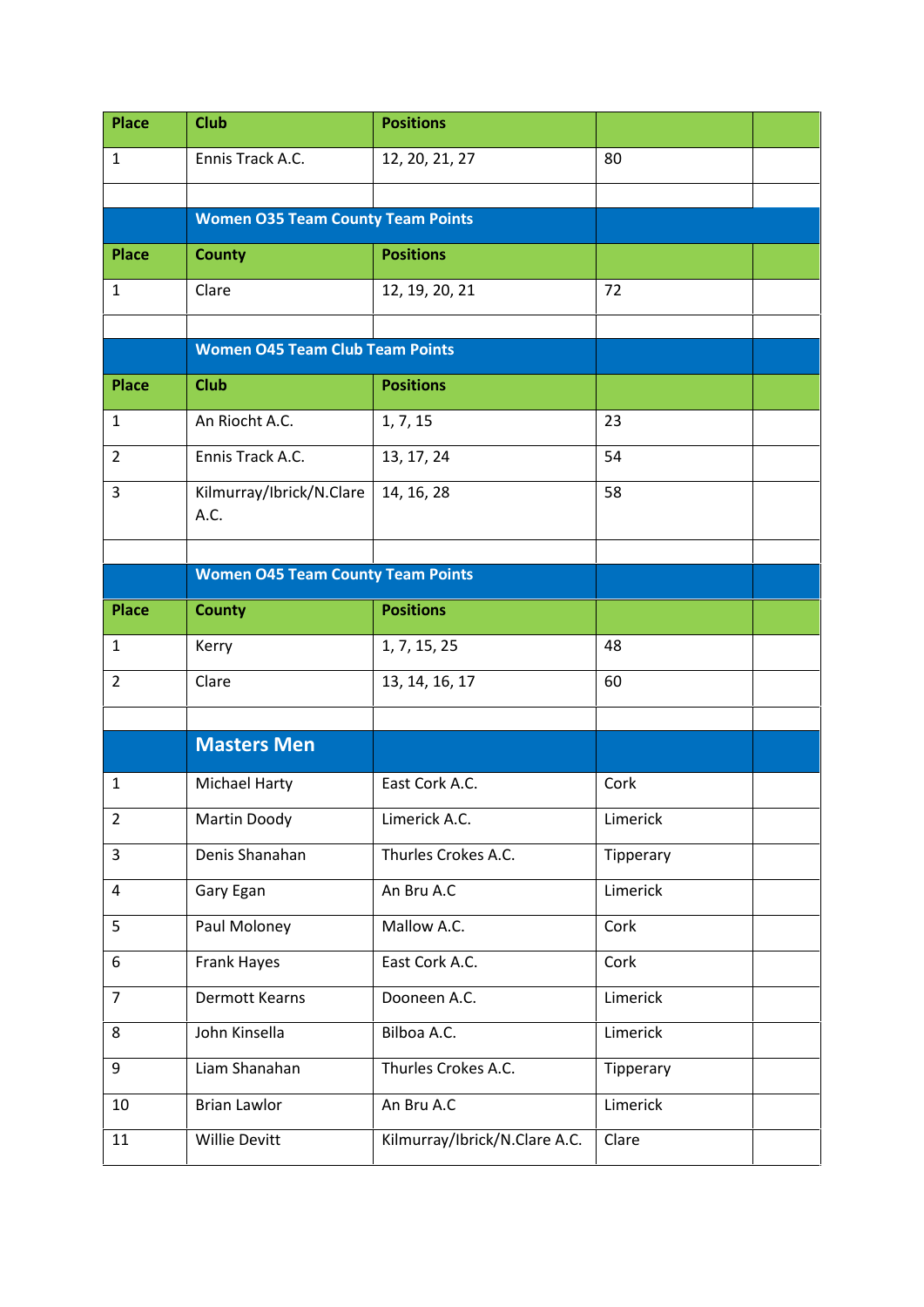| 12 | George McCarthy       | Farranfore Maine Valley A.C.  | Kerry     |
|----|-----------------------|-------------------------------|-----------|
| 13 | <b>Patrick Roche</b>  | Carrick-on-Suir A.C.          | Tipperary |
| 14 | <b>Martin Keane</b>   | Dundrum A.C.                  | Tipperary |
| 15 | Gareth McGlinchy      | Dundrum A.C.                  | Tipperary |
| 16 | John Murphy           | Grange/Fermoy A.C.            | Cork      |
| 17 | John Barrett          | Gneeveguilla A.C.             | Kerry     |
| 18 | Robert Purcell Sr     | Gneeveguilla A.C.             | Kerry     |
| 19 | John Hartnett         | An Bru A.C                    | Limerick  |
| 20 | Dermot Hayes          | Dundrum A.C.                  | Tipperary |
| 21 | Declan Ryan           | Thurles Crokes A.C.           | Tipperary |
| 22 | Keith Ryan            | Limerick A.C.                 | Limerick  |
| 23 | <b>Bernard Feery</b>  | Fethard A.C.                  | Tipperary |
| 24 | John Fitzgibbon       | Thurles Crokes A.C.           | Tipperary |
| 25 | James Flanagan        | Kilmurray/Ibrick/N.Clare A.C. | Clare     |
| 26 | <b>Thomas Mulcahy</b> | An Bru A.C                    | Limerick  |
| 27 | Jimmy Downes          | Kilmurray/Ibrick/N.Clare A.C. | Clare     |
| 28 | P J Carey             | Kilmallock A.C.               | Limerick  |
| 29 | Derek Casey           | An Bru A.C                    | Limerick  |
| 30 | Fergal Grogan         | St. Marys (Clare) A.C.        | Clare     |
| 31 | Tony McMahon          | Kilmallock A.C.               | Limerick  |
| 32 | Joe Chawke            | Dooneen A.C.                  | Limerick  |
| 33 | Donal Keane           | Dundrum A.C.                  | Tipperary |
| 34 | John Murphy           | Ennis Track A.C.              | Clare     |
| 35 | Michael Purtill       | Dooneen A.C.                  | Limerick  |
| 36 | John O'Malley         | Kilmurray/Ibrick/N.Clare A.C. | Clare     |
| 37 | <b>Trevor White</b>   | St. Cronans A.C.              | Clare     |
| 38 | Liam Hurrell          | West Limerick A.C.            | Limerick  |
| 39 | Declan McCarthy       | West Limerick A.C.            | Limerick  |
| 40 | <b>Stephen Casey</b>  | An Bru A.C                    | Limerick  |
| 41 | Denis McCarthy        | East Cork A.C.                | Cork      |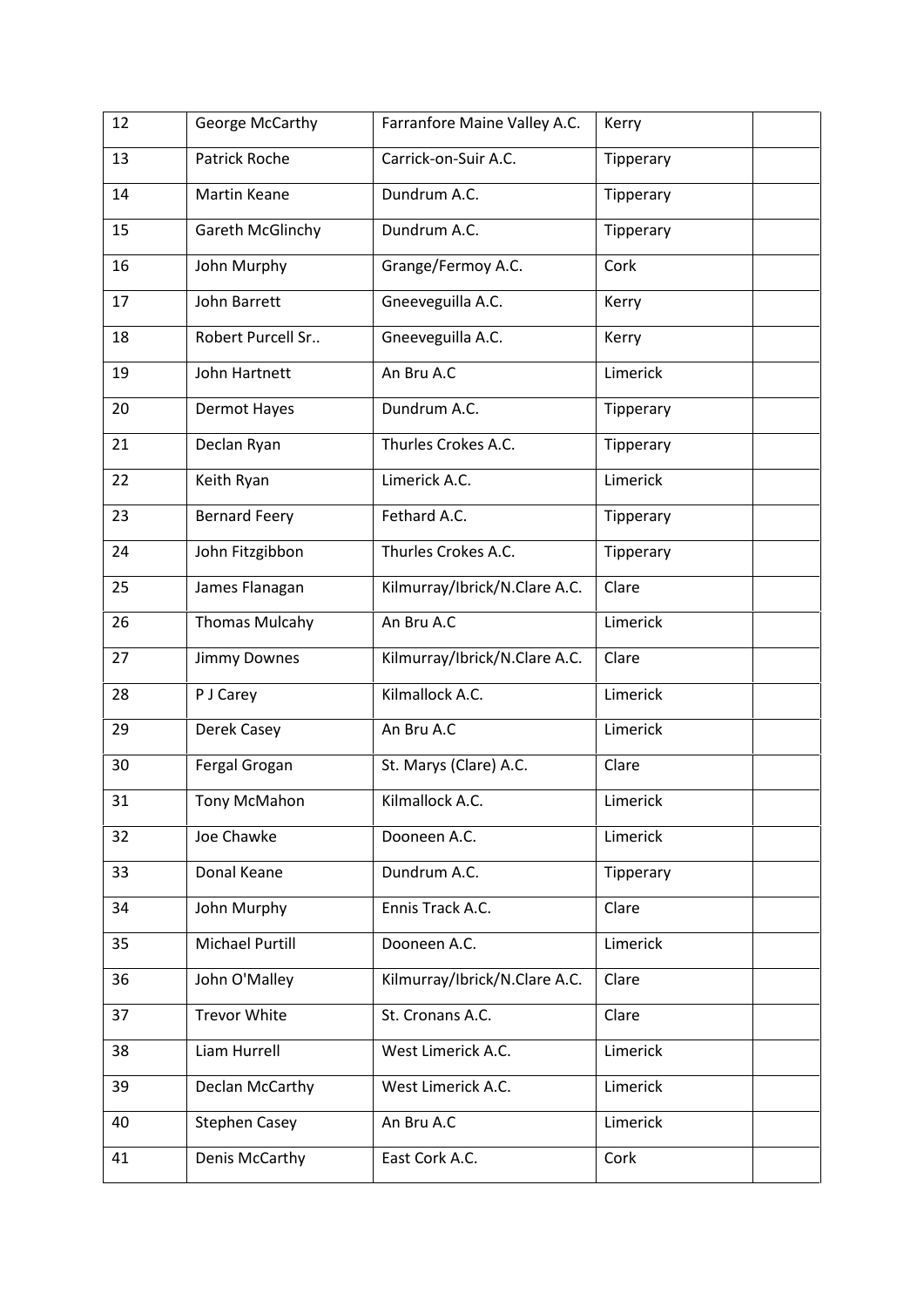| 42              | Liam McGuane           | Ennis Track A.C.              | Clare         |
|-----------------|------------------------|-------------------------------|---------------|
| 43              | Willie O'Donoghue      | Mooreabbey Milers A.C         | Tipperary     |
| 44              | Michael Moore          | Dundrum A.C.                  | Tipperary     |
| 45              | <b>Bill Egan</b>       | Ennis Track A.C.              | Clare         |
| 46              | Michael Clune          | Ennis Track A.C.              | Clare         |
| 47              | Pat Morrissey          | Ennis Track A.C.              | Clare         |
| 48              | James Kenny            | Kilmurray/Ibrick/N.Clare A.C. | Clare         |
| 49              | Patrick O'Shea         | Iveragh A.C.                  | Kerry         |
| 50              | Liam Shannon           | Kilmurray/Ibrick/N.Clare A.C. | Clare         |
| 51              | Donnacha Enright       | Kilmallock A.C.               | Limerick      |
| 52              | Nick O'Dwyer           | Dooneen A.C.                  | Limerick      |
| 53              | James Burke            | Bilboa A.C.                   | Limerick      |
| 54              | Tom Mackey             | Kilmurray/Ibrick/N.Clare A.C. | Clare         |
| 55              | Michael Harvey         | Kilmurray/Ibrick/N.Clare A.C. | Clare         |
| 56              | Tony O'Brien           | St Finbarrs A.C.              | Cork          |
| 57              | Paul Dinan             | St Finbarrs A.C.              | Cork          |
| 58              | Patrick Bracken        | Thurles Crokes A.C.           | Tipperary     |
| 59              | Dan Kennedy            | St Finbarrs A.C.              | Cork          |
| 60              | Peter Mulqueen         | Limerick A.C.                 | Limerick      |
| 61              | P.J. Holmes            | Dundrum A.C.                  | Tipperary     |
| 62              | Andrew O'Connor        | Kilmurray/Ibrick/N.Clare A.C. | Clare         |
| 63              | Sean Whelan            | Ennis Track A.C.              | Clare         |
| 64              | Michael Reynolds       | Kilmallock A.C.               | Limerick      |
| 65              | <b>Eddie Barry</b>     | St Finbarrs A.C.              | Cork          |
| 66              | David Henry            | Kilnaboy A.C.                 | Clare         |
| 67              | Jeremiah Sheedy        | Kilmallock A.C.               | Limerick      |
| 68              | <b>Brendan Cusack</b>  | Kilmurray/Ibrick/N.Clare A.C. | Clare         |
|                 |                        |                               |               |
|                 | <b>Masters Men O35</b> |                               |               |
| <b>Position</b> | <b>Name</b>            | <b>Team Name</b>              | <b>County</b> |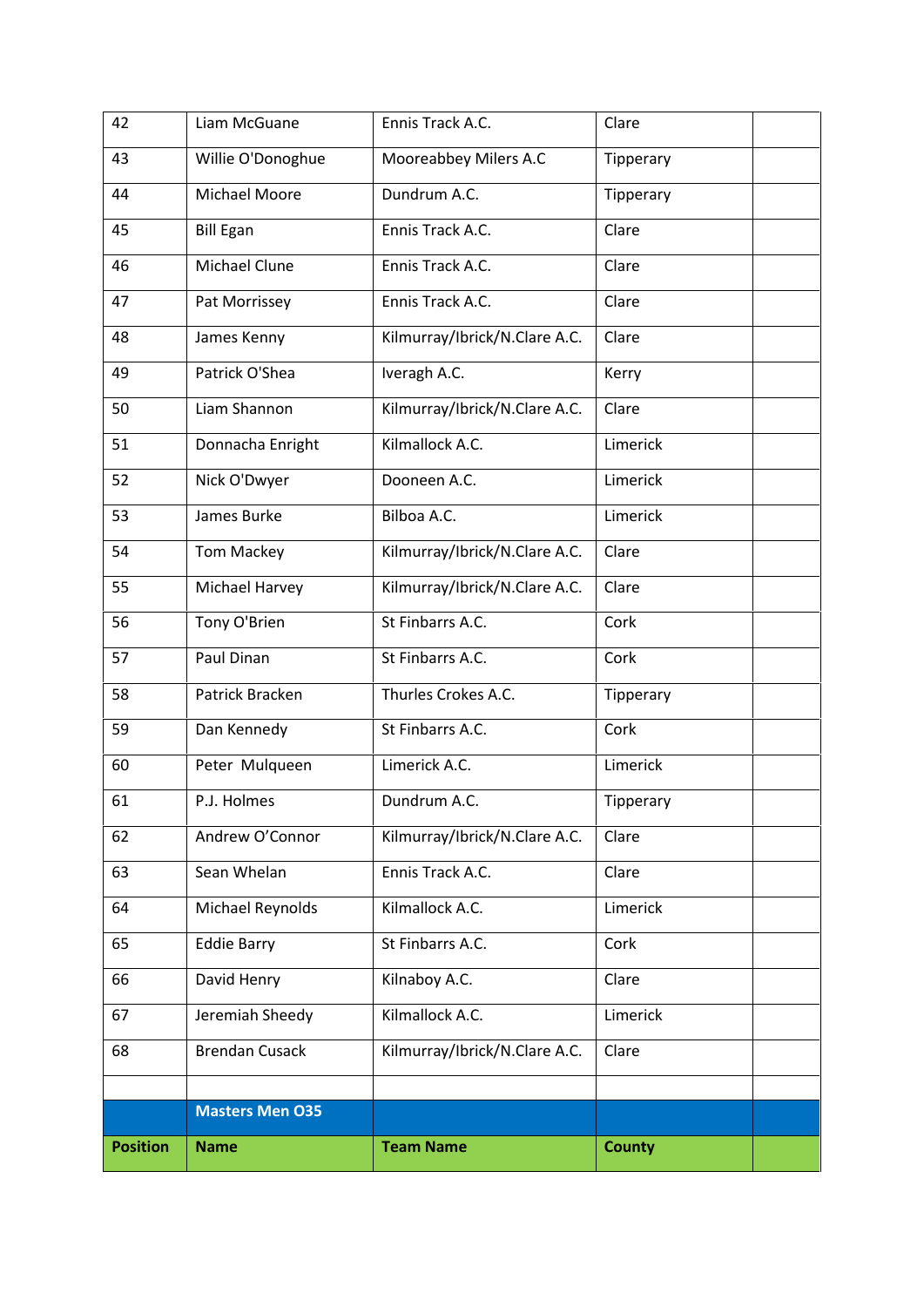| $\mathbf{1}$    | Michael Harty          | East Cork A.C.                | Cork          |
|-----------------|------------------------|-------------------------------|---------------|
| $\overline{2}$  | Paul Moloney           | Mallow A.C.                   | Cork          |
| 3               | John Kinsella          | Bilboa A.C.                   | Limerick      |
| 4               | Liam Shanahan          | Thurles Crokes A.C.           | Tipperary     |
| 5               | <b>Brian Lawlor</b>    | An Bru A.C                    | Limerick      |
| 6               | <b>Willie Devitt</b>   | Kilmurray/Ibrick/N.Clare A.C. | Clare         |
| $\overline{7}$  | Patrick Roche          | Carrick-on-Suir A.C.          | Tipperary     |
| 8               | Martin Keane           | Dundrum A.C.                  | Tipperary     |
| 9               | Gareth McGlinchy       | Dundrum A.C.                  | Tipperary     |
| 10              | Declan Ryan            | Thurles Crokes A.C.           | Tipperary     |
| 11              | John Fitzgibbon        | Thurles Crokes A.C.           | Tipperary     |
| 12              | <b>Thomas Mulcahy</b>  | An Bru A.C                    | Limerick      |
| 13              | Jimmy Downes           | Kilmurray/Ibrick/N.Clare A.C. | Clare         |
| 14              | P J Carey              | Kilmallock A.C.               | Limerick      |
| 15              | Derek Casey            | An Bru A.C                    | Limerick      |
|                 |                        |                               |               |
| 16              | <b>Stephen Casey</b>   | An Bru A.C                    | Limerick      |
| 17              | Donnacha Enright       | Kilmallock A.C.               | Limerick      |
|                 |                        |                               |               |
|                 | <b>Masters Men 040</b> |                               |               |
| <b>Position</b> | <b>Name</b>            | <b>Team Name</b>              | <b>County</b> |
| $\mathbf{1}$    | Martin Doody           | Limerick A.C.                 | Limerick      |
| $\overline{2}$  | Denis Shanahan         | Thurles Crokes A.C.           | Tipperary     |
| 3               | Gary Egan              | An Bru A.C                    | Limerick      |
| 4               | George McCarthy        | Farranfore Maine Valley A.C.  | Kerry         |
| 5               | John Hartnett          | An Bru A.C                    | Limerick      |
| 6               | Fergal Grogan          | St. Marys (Clare) A.C.        | Clare         |
| $\overline{7}$  | Donal Keane            | Dundrum A.C.                  | Tipperary     |
| 8               | <b>Michael Purtill</b> | Dooneen A.C.                  | Limerick      |
| 9               | Declan McCarthy        | West Limerick A.C.            | Limerick      |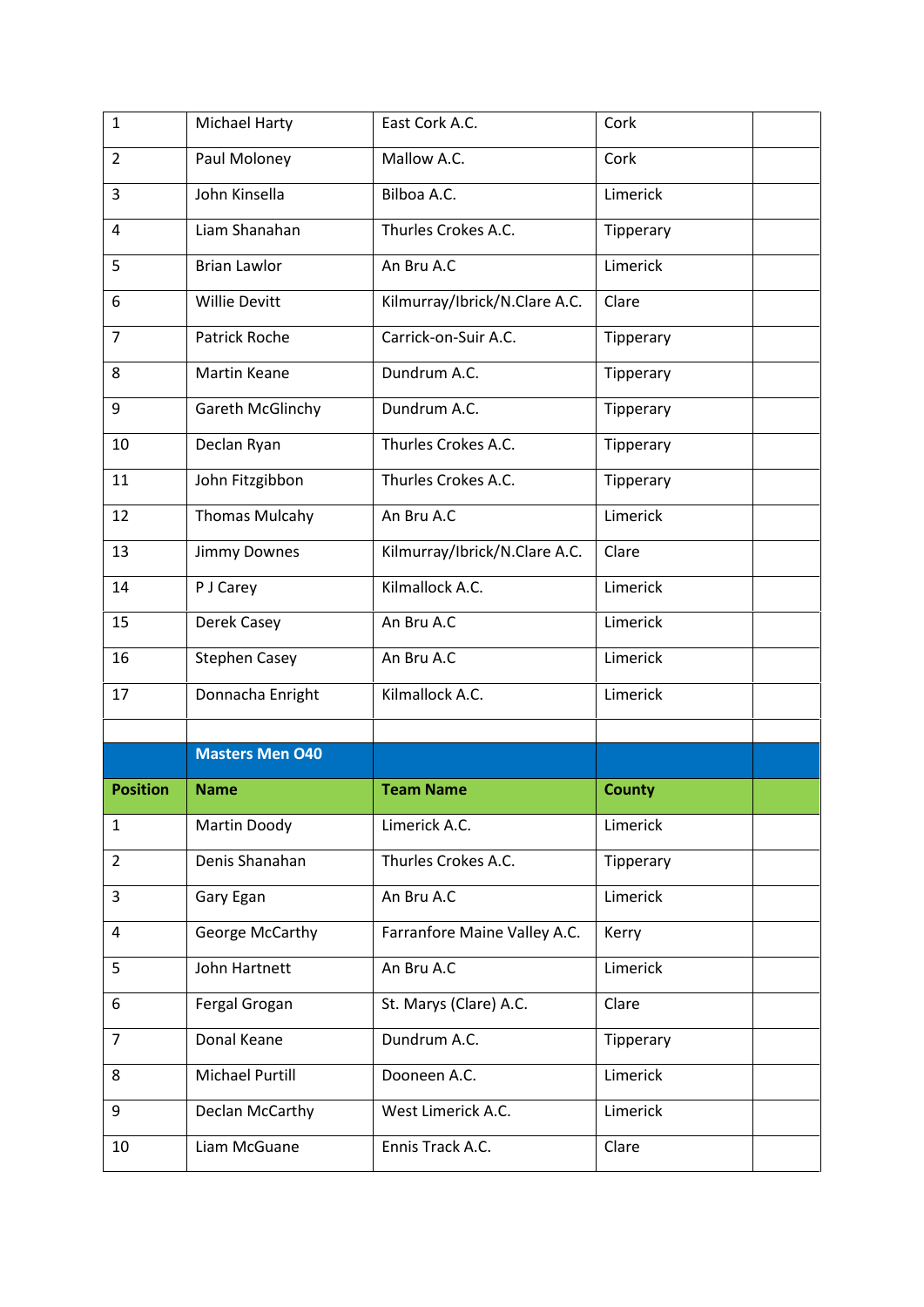| 11              | Liam Shannon           | Kilmurray/Ibrick/N.Clare A.C. | Clare         |
|-----------------|------------------------|-------------------------------|---------------|
| 12              | James Burke            | Bilboa A.C.                   | Limerick      |
| 13              | Andrew O'Connor        | Kilmurray/Ibrick/N.Clare A.C. | Clare         |
|                 |                        |                               |               |
|                 | <b>Masters Men 045</b> |                               |               |
| <b>Position</b> | <b>Name</b>            | <b>Team Name</b>              | <b>County</b> |
| $\mathbf{1}$    | <b>Frank Hayes</b>     | East Cork A.C.                | Cork          |
| 2               | <b>Dermott Kearns</b>  | Dooneen A.C.                  | Limerick      |
| 3               | John Murphy            | Grange/Fermoy A.C.            | Cork          |
| 4               | Robert Purcell Sr      | Gneeveguilla A.C.             | Kerry         |
| 5               | Dermot Hayes           | Dundrum A.C.                  | Tipperary     |
| 6               | James Flanagan         | Kilmurray/Ibrick/N.Clare A.C. | Clare         |
| $\overline{7}$  | John O'Malley          | Kilmurray/Ibrick/N.Clare A.C. | Clare         |
| 8               | <b>Trevor White</b>    | St. Cronans A.C.              | Clare         |
| 9               | Liam Hurrell           | West Limerick A.C.            | Limerick      |
| 10              | Patrick Bracken        | Thurles Crokes A.C.           | Tipperary     |
| 11              | Peter Mulqueen         | Limerick A.C.                 | Limerick      |
|                 |                        |                               |               |
|                 | <b>Masters Men O50</b> |                               |               |
| <b>Position</b> | <b>Name</b>            | <b>Team Name</b>              | <b>County</b> |
| $\mathbf{1}$    | John Barrett           | Gneeveguilla A.C.             | Kerry         |
| $\overline{2}$  | Keith Ryan             | Limerick A.C.                 | Limerick      |
| 3               | <b>Bernard Feery</b>   | Fethard A.C.                  | Tipperary     |
| 4               | Joe Chawke             | Dooneen A.C.                  | Limerick      |
| 5               | John Murphy            | Ennis Track A.C.              | Clare         |
| 6               | Denis McCarthy         | East Cork A.C.                | Cork          |
| $\overline{7}$  | Willie O'Donoghue      | Mooreabbey Milers A.C         | Tipperary     |
| 8               | Michael Moore          | Dundrum A.C.                  | Tipperary     |
| 9               | <b>Bill Egan</b>       | Ennis Track A.C.              | Clare         |
| 10              | Pat Morrissey          | Ennis Track A.C.              | Clare         |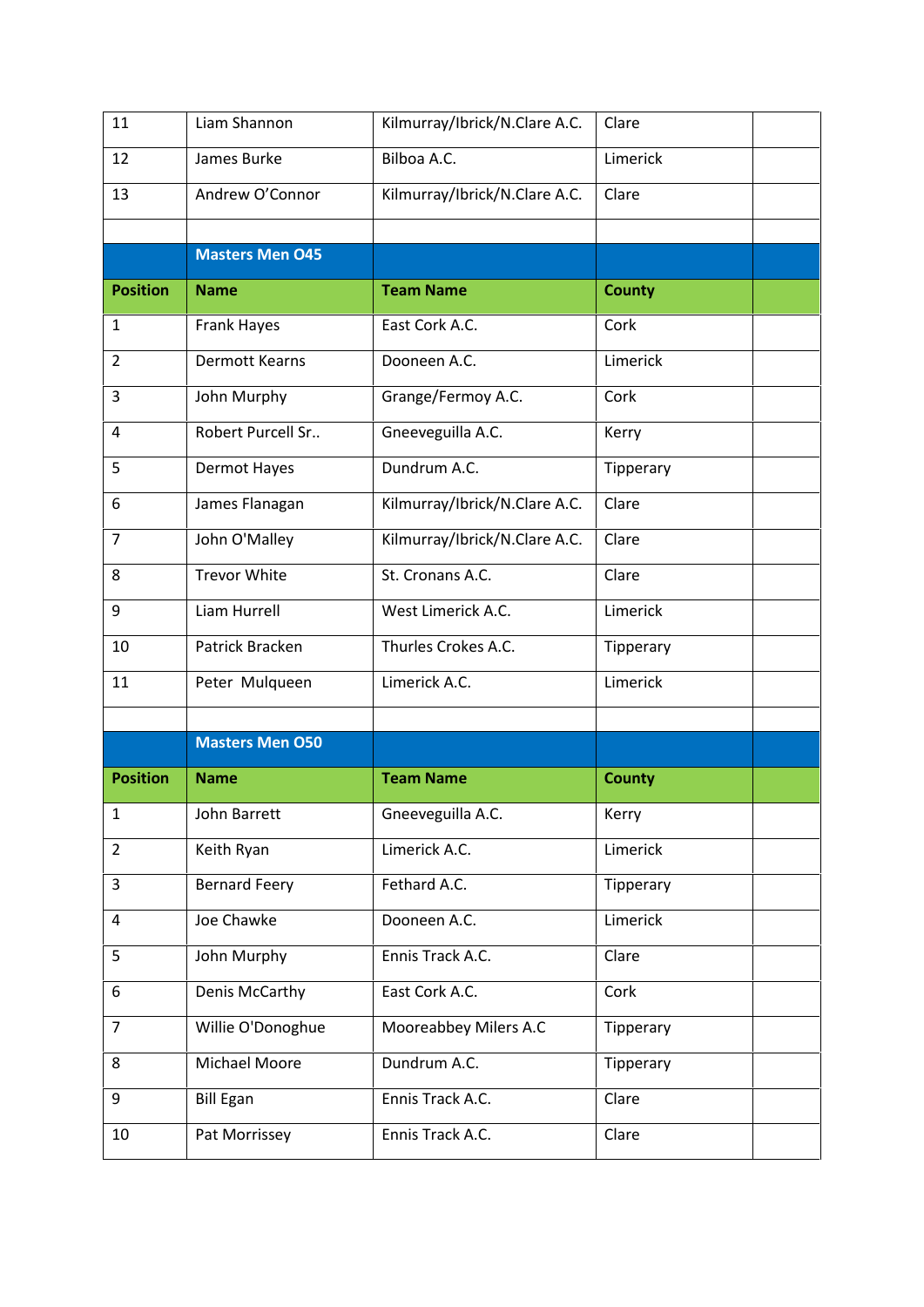| 11              | Nick O'Dwyer                         | Dooneen A.C.                  | Limerick      |  |
|-----------------|--------------------------------------|-------------------------------|---------------|--|
| 12              | David Henry                          | Kilnaboy A.C.                 | Clare         |  |
|                 |                                      |                               |               |  |
|                 | <b>Masters Men O55</b>               |                               |               |  |
| <b>Position</b> | <b>Name</b>                          | <b>Team Name</b>              | <b>County</b> |  |
| 1               | Tony McMahon                         | Kilmallock A.C.               | Limerick      |  |
| $\overline{2}$  | Michael Clune                        | Ennis Track A.C.              | Clare         |  |
| 3               | James Kenny                          | Kilmurray/Ibrick/N.Clare A.C. | Clare         |  |
| 4               | <b>Tom Mackey</b>                    | Kilmurray/Ibrick/N.Clare A.C. | Clare         |  |
| 5               | Tony O'Brien                         | St Finbarrs A.C.              | Cork          |  |
| 6               | Paul Dinan                           | St Finbarrs A.C.              | Cork          |  |
| $\overline{7}$  | P.J. Holmes                          | Dundrum A.C.                  | Tipperary     |  |
| 8               | Michael Reynolds                     | Kilmallock A.C.               | Limerick      |  |
|                 |                                      |                               |               |  |
|                 | <b>Masters Men O60</b>               |                               |               |  |
| <b>Position</b> | <b>Name</b>                          | <b>Team Name</b>              | <b>County</b> |  |
|                 |                                      |                               |               |  |
| $\mathbf{1}$    | Michael Harvey                       | Kilmurray/Ibrick/N.Clare A.C. | Clare         |  |
| $\overline{2}$  | Dan Kennedy                          | St Finbarrs A.C.              | Cork          |  |
| 3               | <b>Eddie Barry</b>                   | St Finbarrs A.C.              | Cork          |  |
| 4               | <b>Brendan Cusack</b>                | Kilmurray/Ibrick/N.Clare A.C. | Clare         |  |
|                 |                                      |                               |               |  |
|                 | <b>Masters Men O65</b>               |                               |               |  |
| <b>Position</b> | <b>Name</b>                          | <b>Team Name</b>              | <b>County</b> |  |
| $\mathbf{1}$    | Patrick O'Shea                       | Iveragh A.C.                  | Kerry         |  |
| $\overline{2}$  | Sean Whelan                          | Ennis Track A.C.              | Clare         |  |
| 3               | Jeremiah Sheedy                      | Kilmallock A.C.               | Limerick      |  |
|                 |                                      |                               |               |  |
|                 | <b>Men O35 Team Club Team Points</b> |                               |               |  |
| <b>Place</b>    | <b>Club</b>                          | <b>Positions</b>              |               |  |
| $\mathbf{1}$    | Thurles Crokes A.C.                  | 3, 9, 21, 24                  | 57            |  |